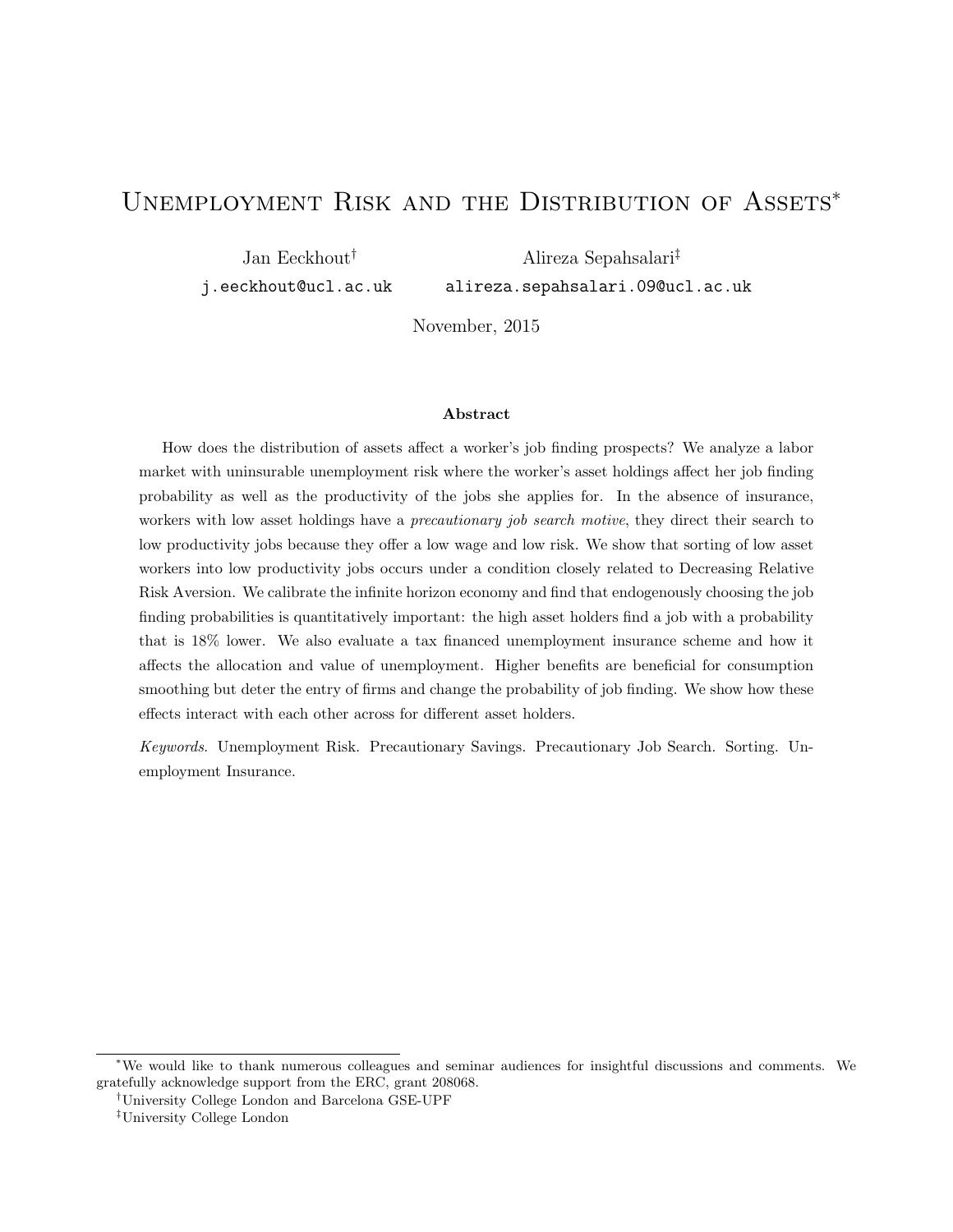## 1 Introduction

Unemployment risk is arguably the biggest risk a worker faces in her lifetime. Even if there is no market for unemployment insurance, individuals or their families can nonetheless self insure by accumulating assets while employed, in order to run those assets down when unemployed. This allows them to smooth consumption while unemployed. But workers simultaneously also use the labor market to self insure by applying for jobs that have a higher job finding probability. We ask a basic question: what is the role of the distribution of assets in providing self insurance and how does it affect the optimal provision government mandated unemployment insurance (UI) benefits that are financed by income taxes? There is of course a tension between the unemployed who receive UI benefits and the employed who pay for them through taxes. But there is now also a tension within the pool of the unemployed. Those with high asset levels can easily smooth consumption without the need for high UI benefits and anticipate being employed soon enough when they have to pay for those benefits through taxes. That is why the value of unemployment decreases in benefit for high asset holders while it increases for workers on the left side of asset distribution.

We model the worker's savings and job search decision in a labor market where workers can direct their search towards jobs of different productivity, with firms posting wages to attract applicants. The worker's incentives are thus to trade off wages and job productivity against the probability of finding a job. Asset holdings crucially affect this tradeoff because the worker is less exposed to the consumption risk inherent in joblessness. In addition to the standard *precautionary savings motive* with asset-contingent consumption smoothing à la Bewley-Huggett-Aiyagari, workers now also counter unemployment risk by directing her search to jobs with a high matching probability, call it a precautionary job search motive. Key in our analysis is the non-degenerate distribution of assets that is determined endogenously. Our main objective is to analyze how the inequality inherent in a labor market with unemployment frictions interacts with the inequality that results from asset accumulation, i.e., how the two precautionary motives interplay.

The contribution of the paper is double. First, we show theoretically that under a condition related to decreasing relative risk aversion there is sorting of workers with heterogeneous asset holdings into firms with heterogeneous productivities. The sorting happens despite the fact that there is no technological complementarity (supermodularity) between job productivity and worker skill. There is nonetheless complementarity between firm productivity and worker assets because risk aversion generates different preferences for self insurance, with high asset holders trading off a lower insurance for a higher productivity job. To establish the sorting in this model, we solve this as an allocation problem with risk aversion and therefore imperfectly transferable utility (ITU) as well as search frictions. It is the selection or sorting of workers into different productivity jobs that is responsible for the different matching probabilities of different asset holders. While directed search in the presence of risk aversion has been analyzed in the literature – most notably Acemoglu and Shimer (1999) and more recently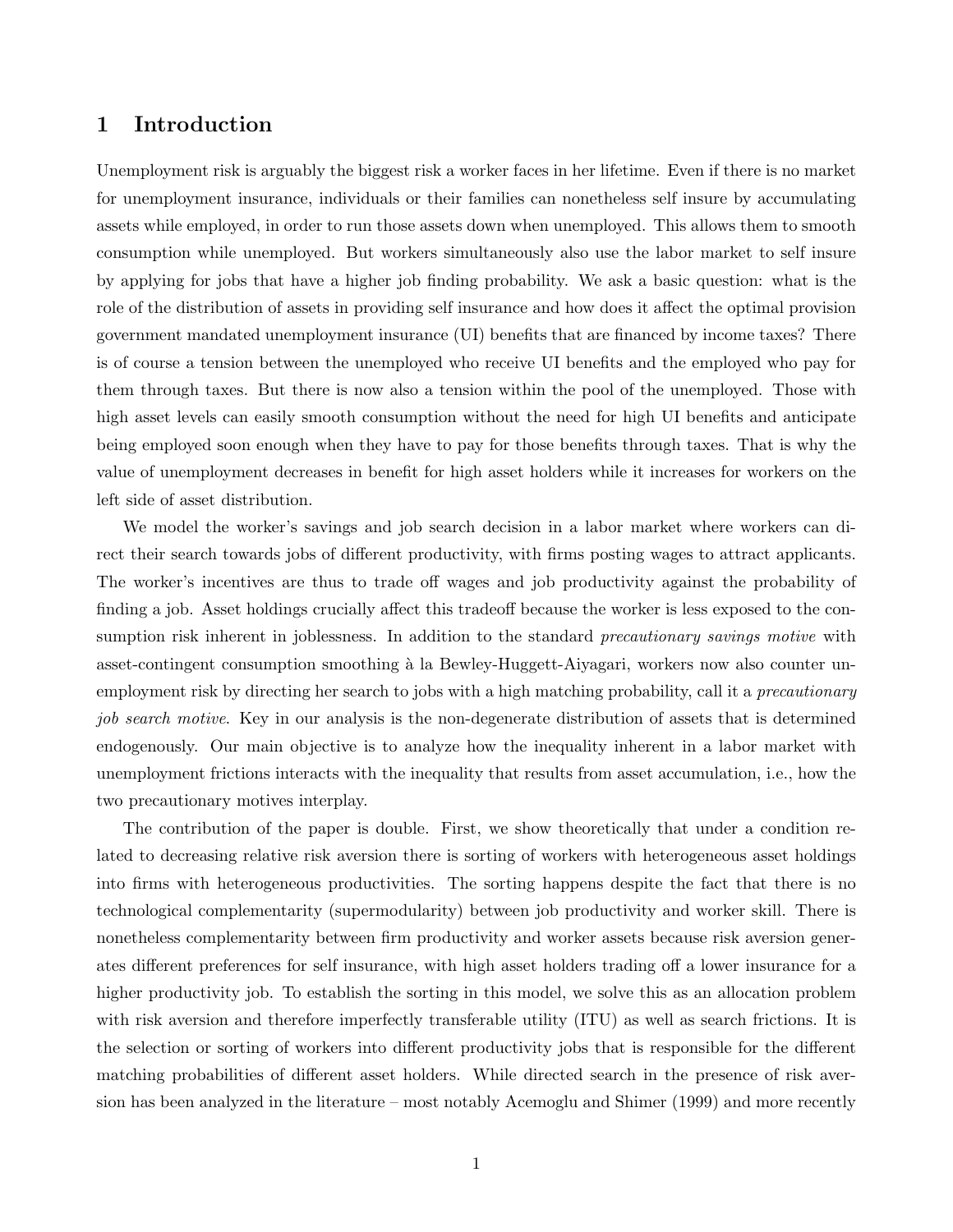Golosov, Maziero, and Menzio (2012) –, these are representative agent models without a non-degenerate distribution of assets.<sup>1</sup>

This interaction between the distribution of assets and the incentives to search for jobs as well as smooth consumption is not merely a theoretical artifact. We show that it is important quantitatively. We analyze the steady state of an infinite horizon version where workers and firms sort in each period. In this steady state, unemployed workers run down their assets, while at the same time moving their target from high to low productivity jobs. Employed workers run up their assets anticipating the eventual job loss and necessity to insure while unemployed. Workers continuously move up and down the asset distribution, but the aggregate distribution of assets is stationary. We derive the ergodic distribution in this steady state as well as wages, savings, jobs search decisions (and unemployment), and the vacancy posting decision for every asset and productivity level. Unlike most existing work on unemployment insurance, we are able to incorporate the endogenous saving of the employed.<sup>2</sup> This is novel in the literature, and we manage to do this computationally using a shooting algorithm to solve for the allocation of unemployed job searchers, and a brute force algorithm to solve for the consumptionsavings decision of he employed.

We calibrate our model to the US economy and find that the two key features in our model are quantitatively important: the ability of a worker to direct her search towards jobs with different bundles of wages (productivities) and job finding probabilities, as well as the endogenous accumulation of assets. In our calibration, as predicted by the theory, there is indeed positive assortative matching of asset holders into high productivity jobs. And while job productivity differs substantially – the highest productivity job produces 29% more output than the lowest productivity job – only a very small fraction of the output differences is passed through into wage differences. Instead, we find that the asset holdings substantially affect the job finding probability. That of the low asset holders is 18% higher than that of the high asset holders. This establishes the important role of endogenous job finding rates and their interaction with the distribution of asset holdings.

In this setting we analyze the role of government mandated unemployment benefits. We have no pretense of analyzing a general mechanism design question where agents submit messages about their private asset holdings and receive a benefit in depending on their and all other agents' messages. This turns out to be a immensely complex problem with an infinite horizon and a continuum of heterogeneous agents. Rather, we analyze a realistic unemployment insurance institution where ex ante homogeneous workers with ex post heterogeneous (but time varying) asset holdings receive a constant benefit while unemployed and pay a constant tax rate on wage income while employed.

<sup>1</sup>Acemoglu and Shimer (1999) do consider a non-degenerate distribution when analyzing the case of CARA, which, as we show in this paper, is a knife-edge case with no sorting and where the distribution is indeterminate.

<sup>&</sup>lt;sup>2</sup>The standard assumption in the literature is that employed workers value are constant (see for example Hopenhayn and Nicolini (1997), Shimer and Werning (2007) and Shimer and Werning (2008)). This is typically achieved by assuming that once employed, they do not face job separation, in conjunction with the assumption that discounting is exactly proportional to the return on assets. All this implies that workers in each period consume the return on their assets, keeping their asset holdings invariant.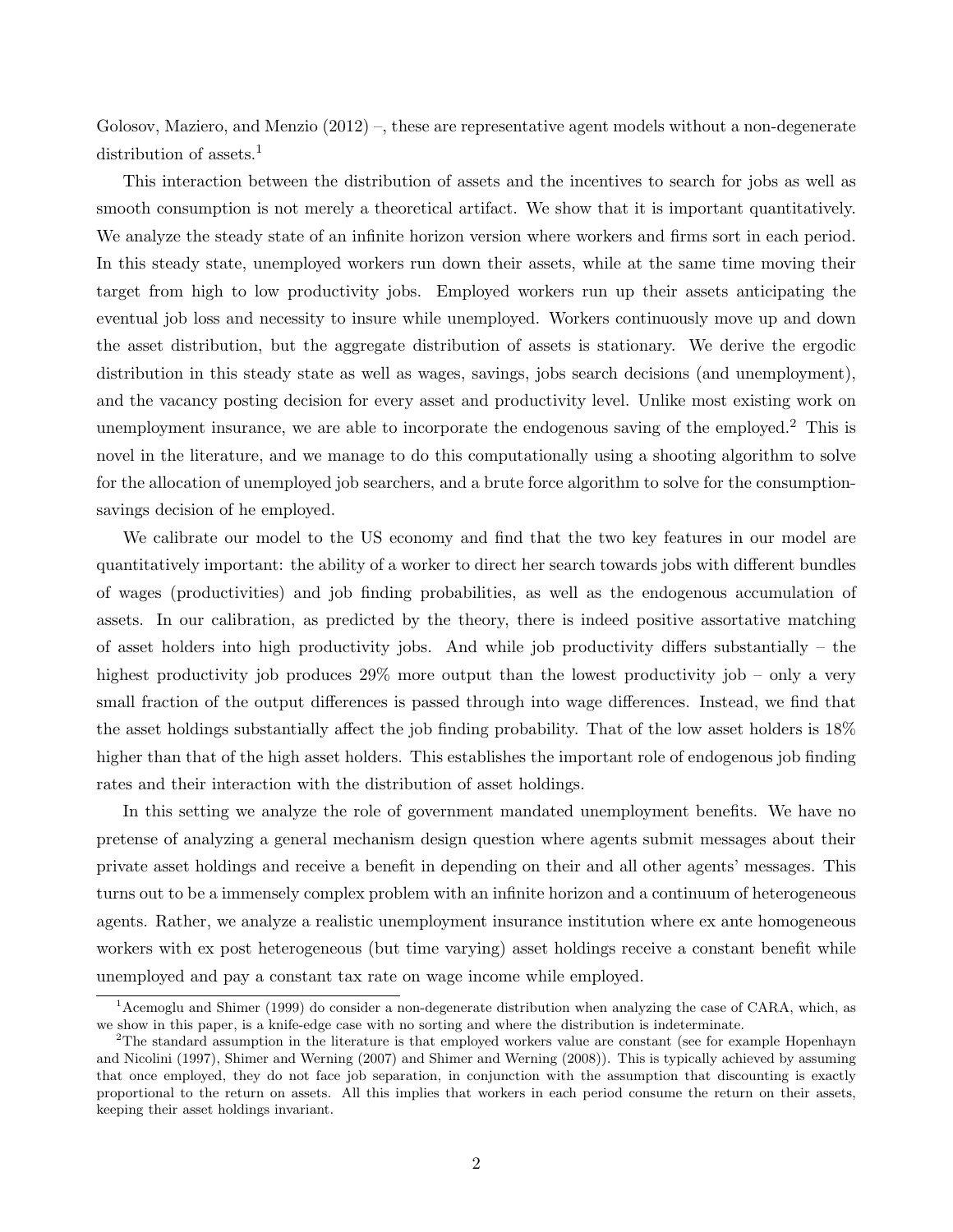There are multiple channels through which benefits affect the equilibrium allocation and therefore value of unemployment. We single out four equilibrium effects that result from an increase in benefits. 1. The unemployed worker is better insured and enjoys smoother consumption. 2. Because of better insurance, workers tend to apply for more productive jobs with higher wages. Both these affect value of unemployment positively. The next effects are negative. 3. Higher wages reduce the firm's benefits and therefore job creation. 4. Higher benefits uniformly lead to lower job finding probabilities and therefore higher unemployment. We are interested in what the net effect is of these countervailing forces. But there are conflicts of interest between different agents. Not only are the unemployed broadly speaking better off from higher benefits than the employed, benefits have higher welfare effects for those with low assets. Benefits always increase value of unemploymnet for those with low assets, and only for very low benefit levels for those with high assets.

## Related Literature

We are intellectually indebted to earlier work that has shaped our thinking on this topic. This paper is related to a large literature on unemployment risk and risk averse agents. Danforth (1979) is one of the first to analyze search with risk averse workers in a partial equilibrium setting. Hopenhayn and Nicolini (1997), Shimer and Werning (2007) and Shimer and Werning (2008) analyze optimal unemployment insurance in a similar setting. Our paper is a general equilibrium search model with risk averse agents, closely related to Acemoglu and Shimer (1999). They analyze workers with identical asset holdings and focus on the incentives for firms to create jobs. Golosov, Maziero, and Menzio (2012) consider a similar setup to Acemoglu and Shimer (1999) with identical agents and analyze optimal taxation and benefits. Here, we focus on the distribution of assets and where the distribution of those assets is non-degenerate.

Our model follows in the footsteps of Krusell, Mukoyama, and Sahin (2010), who analyze the relation between asset dependent consumption-savings decisions and unemployment risk. Our focus is on directed rather than random search. This is not merely a semantic distinction. Directed search allows for the fact that the asset holdings affect the job finding probability. At the same time, from the block recursivity property of directed search (Menzio and Shi (2011)) we can separately solve for the distribution of types from the job search and savings decision. And from the combination of directed search with two-sided heterogeneity (Eeckhout and Kircher (2010)), we can actually solve an assignment problem with risk aversion. What is novel about the search problem here is that agents are risk averse, that it involves a consumption-savings decision, that there is sorting, and that the economy is dynamic (infinite horizon). The novelty of our approach allows us to analyze an economy where the asset distribution is endogenous and where both savings and job search decisions depend on the worker's asset holdings. We can thus analyze how unemployment benefits affect workers' asset holdings and in turn their job search decisions.

This paper is also related to large quantitative literature that looks at the welfare impact of a change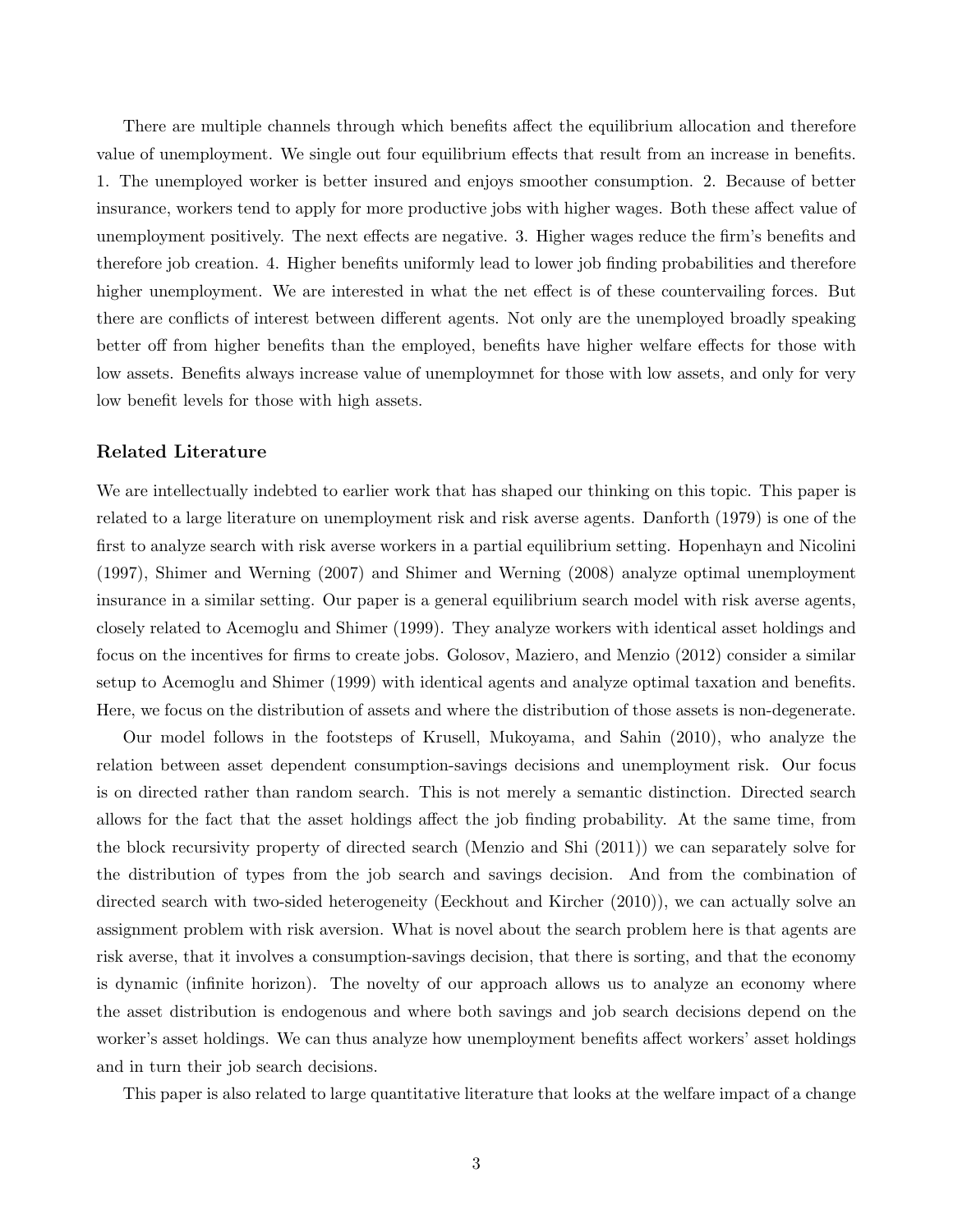in UI in search and matching models with risk averse agents. Merz (1995), Andolfatto (1996) and den Haan, Ramey, and Watson (2000) study the macroeconomic implications of search frictions in business cycle models, in an economy where a worker's idiosyncratic is are fully insured. Krusell, Mukoyama, and Sahin (2010) nests this Diamond-Mortensen-Pissarides framework with asset dependent consumption savings decisions as in Bewley (undated), Huggett (1993) and Aiyagari (1994). This allows them to analyze the interaction of search frictions with the precautionary savings motive. The contribution of our paper is to take this one step further. We introduce endogenous job search that allows workers to implicitly insure unemployment risk, the precautionary job search motive. We find that this is important quantitatively, and as a result, a change in unemployment insurance changes the workers' welfare by affecting their job search decision.

There is direct evidence in the literature for the main mechanism of our model, namely that higher asset holdings leads to prolonged job search. Card, Chetty, and Weber (2007) find that a lump sum transfer of two months of salary reduces the job finding rate by 8-12%. These numbers are in line with what we find for our benchmark economy.<sup>3</sup> Chetty (2008) shows that the elasticity of the job finding rate with respect to unemployment benefits decreases with liquid wealth. And Browning and Crossley (2001) show that unemployment insurance improves consumption smoothing for poor agents, but not for rich ones. Herkenhoff (2013) and Herkenhoff, Phillips, and Cohen-Cole (2015) provide evidence for the effect of better credit access on lower job finding rates. Herkenhoff (2013) shows that through this channel, increased credit access leads to longer recessions and slower recoveries. And Herkenhoff, Phillips, and Cohen-Cole (2015) exploit credit tightening over the business cycle which leads to an increase in employment and a decrease in output and productivity. We believe our model is novel in providing a theoretical framework where this observed relation between asset holdings and job finding rates stems from a precautionary job search motive.

Finally, in an interesting piece, Michelacci and Ruffo (2014) analyze a related question where workers are heterogeneous: how optimal unemployment insurance varies over the life cycle. Because workers accumulate human capital, young workers have strong incentives to find a job, yet they do not have the means to smooth consumption. Instead, older workers have less incentives and can smooth consumption better. They focus on role of human capital accumulation and in to that end, assume that matching probabilities are exogenous.

This paper is organized as follow. In section 2 we lay out the model. In section 3 we derive the equilibrium allocation and the conditions under which there exists positive (negative) assortative matching for two special case economies. In section 4, we compute and quantitatively analyze the full infinite horizon model. We also evaluate the impact of changes in UI on the equilibrium allocation and on value of unemployment. We conclude in section 5.

 $3$ See also Rendon (2006) and Lentz (2009) for related findings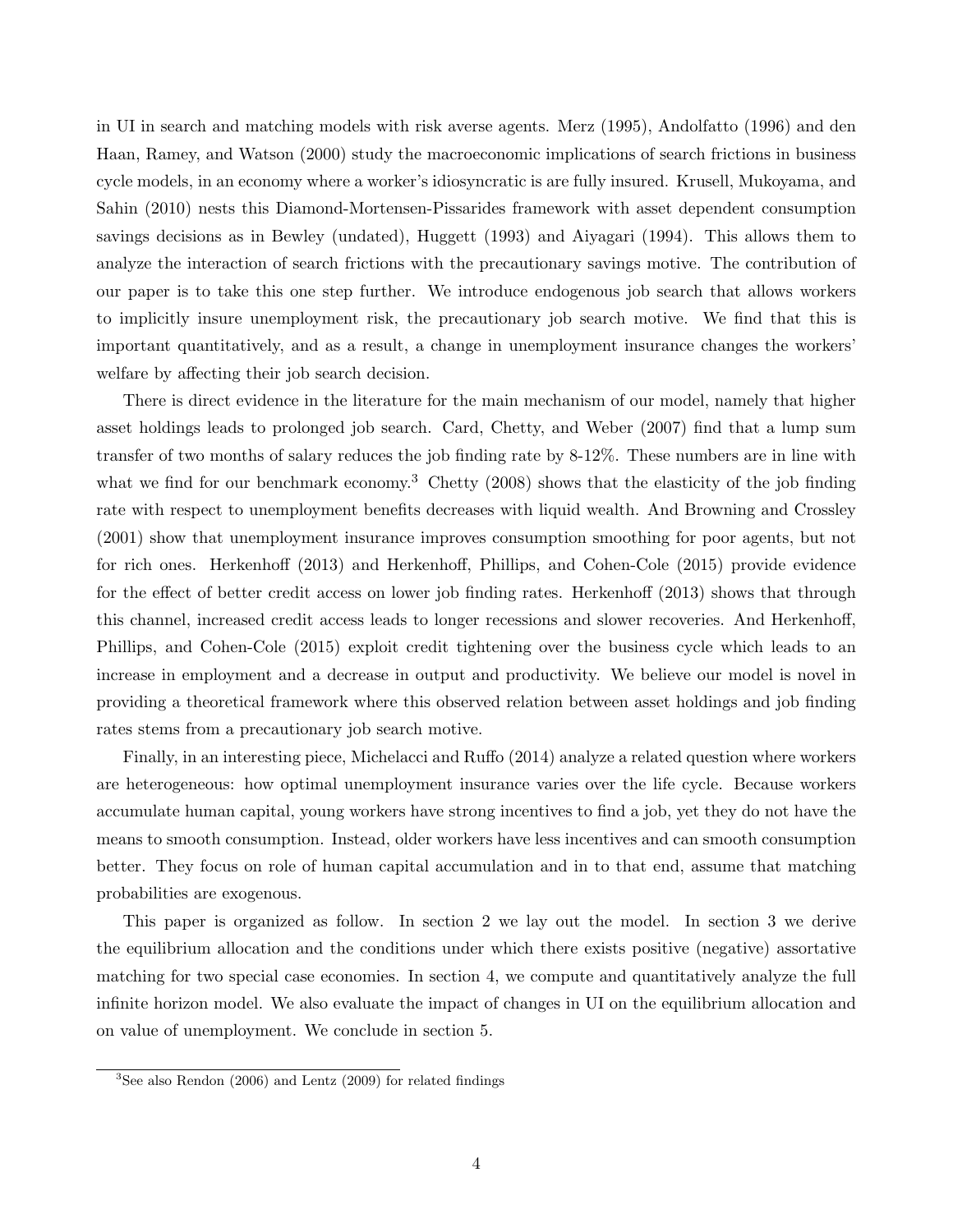## 2 The Model

Timing. This is a T-period economy in which agents make a joint consumption-savings and job search decision. Endowed with assets, in each period  $t < T$ , unemployed workers choose their consumptionsavings level, as well as which job to search for. Our interest is in analyzing the infinite horizon setting  $T \to \infty$  (Section 3.2). To gain insights into the mechanism and in order to derive analytical results, we first analyze the two-period model  $T = 2$  (section 3.1), in which workers make decisions only once at  $t=1.$ 

Agents. There is a measure one of workers, indexed by their heterogeneous asset holdings in period  $t \, a_t \in \mathcal{A} = [\underline{a}, \overline{a}] \subset \mathbb{R}_+$ .<sup>4</sup> Let  $G(a)$  denote the measure of unemployed workers with asset levels weakly below  $a \in \mathcal{A}$ . The distribution of asset holdings amongst unemployed and employed workers is endogenous. The objective of the infinite horizon model is precisely to derive the ergodic distribution of assets. We assume  $\alpha$  is private information. Each worker supplies her labor and can only apply to one job at a time. Firms are heterogeneous in their productivities  $y$  and each have one job. Let  $y \in \mathcal{Y} = [y, \overline{y}] \subset \mathbb{R}_+$  and assume the firm type is observable.  $H(y)$  denotes the measure of firms that post vacancies and with a type weakly below y. The total measure of firms is  $H(\bar{y}) = 2$ . H and G are  $C<sup>2</sup>$  with strictly positive derivatives h and g. The distribution of asset holdings of unemployed and employed workers as well as the distribution of firms with vacancies are endogenous and denoted by  $F_u(a), F_e(a)$  and  $F_f(y)$ . These distributions will in general depend on time t, but our interest to derive them will be for the stationary equilibrium in the infinite horizon economy, in which case we drop the time subscript.

Preferences and Technology. Workers are risk averse and their preferences are represented by the Von Neumann-Mergenstern utility function  $u(c)$  over consumption level c, where  $u : \mathbb{R}_+ \to \mathbb{R}_{++}$ . We assume that u is increasing and concave:  $u' > 0$ ,  $u'' < 0$ . Agents discount utility with factor  $\beta < 1$ . Savings can be invested in a risk free bond at a fixed rate  $R = 1 + r > 1$ . We assume that firms are owned by entrepreneurs who are risk neutral and who do not participate in the labor market.<sup>5</sup> Firms have one job and can post a vacancy at cost k. Output produced at a firm of type  $y$  is  $f(y)$ .

Search Technology. Job search is directed and there is a search technology that governs those frictions. The frictions crucially depend on the degree of competition for jobs, as captured by the ratio of vacancies to unemployed workers, denoted by  $\theta \in [0,\infty]$ . This represents the relative supply and demand for jobs, as it determines the probability of a match for an unemployed worker denoted by  $m(\theta)$ , where  $m : [0, \infty] \to [0, 1]$ : the higher the value of  $\theta$ , the easier it is for a worker to find a job, so m is a strictly

<sup>&</sup>lt;sup>4</sup>For much of the paper we will drop the subscript t and in the recursive (two-period) formulation we refer to  $a_t = a$  $(a_1 = a)$  and  $a_{t+1} = a'$   $(a_2 = a')$ .

<sup>5</sup>We could also have assumed that profits are distributed as the risk free dividend of a mutual fund owned by all workers and that has all firms in its portfolio as in Golosov, Maziero, and Menzio (2012). This approach does not affect any of the results since the dividend deterministically increases the workers' asset holdings and merely shifts the asset distribution.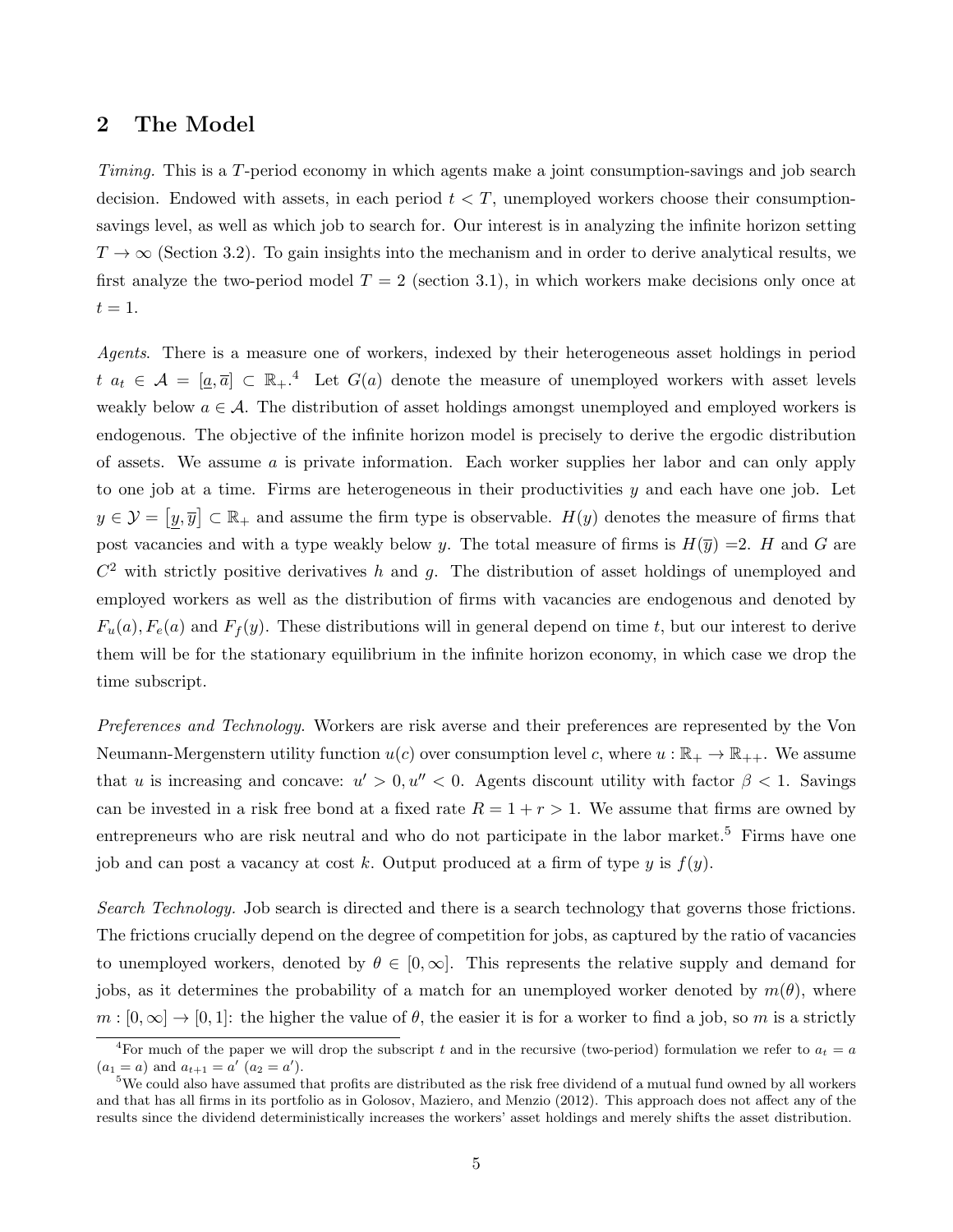increasing function:  $m' > 0$ . In contrast, the higher the ratio of firms to workers, the easier it is for a firm to fill its vacancy. We denote the probability that a firm gets matched by  $q(\theta)$ , where  $q:[0,\infty] \to [0,1]$ is a strictly decreasing function,  $q' < 0$ . Since matching is always in pairs, the matching probability of workers must be consistent with those of firms, in particular, it must be the case that  $q(\theta) = \theta m(\theta)$ . We also require the standard assumptions hold:  $m$  is twice continuously differentiable, strictly concave and has a strictly decreasing elasticity. The fact that we express the matching probability in terms of the ratio of firms to workers  $\theta$  and not the number of unemployed workers and vacancies effectively means that we assume a matching technology that is constant returns. As the number of workers and firms doubles, the number of matches doubles, yet the matching probabilities remain unchanged.

As is inherent in the nature of directed search, there is a separate submarket for each firm and worker type pair. Heterogeneous firms and workers operate in different markets, while identical agents are in a common market. This permits workers to direct their search to those firms that offer the optimal terms (matching probability and wages) and it enables firms with vacancies to influence the search decision of workers by changing the terms of the wage offer.

Whenever unemployed, a worker searches to find a job, and once employed she holds the job until the match is separated with exogenous probability  $\lambda$ .

Unemployment Benefits. We assume that there is an unemployment benefit b received by all unemployed workers. The benefit b is financed by a budget balancing tax  $\tau$  on wages. This requires that the sum of all benefits b over the unemployed agents is equal the sum of all taxes levied on wage income  $\tau w$ . We assume that UI is financed using taxes that are proportional to wages. We also assume that all the income for the unemployed comes from the UI. For a given b, the government sets  $\tau$  to balance its period-by-period budget constraint:

$$
ub = \tau \int \omega(a) f_e(a) da
$$

Actions. In period  $t < T$ , workers choose their consumption-savings bundle. Given assets a, each worker chooses the assets  $a'$  saved, and next period's consumption is contingent on the labor market outcome,  $c'_{e} = Ra' + (1 - \tau)w$  when employed and  $c'_{u} = Ra' + b$  when unemployed. Within the same period  $t$ , a two-stage labor search extensive form game determines the labor market outcome. Firms first simultaneously announce wages w' that will be paid starting in the next period:  $w' \in \mathcal{W} = [\underline{w}, \overline{w}] \subset \mathbb{R}_+$ . The contract space is restricted to invariant wages. After observing wage-firm type pairs  $(w', y)$ , the workers then choose which pair to apply to. Denote by  $P(y, w)$  and  $Q(a, a', y, w)$  the distribution of actions by firms and workers:  $P(y, w)$  is the measure of firms that offers a productivity-wage pair below  $(y, w)$  and  $Q(a, a', y, w)$  is the measure of workers with assets below a who save less than a' and who apply for productivity-wage pairs below  $(y, w)$ . We impose that those distributions of actions are consistent with the initial distributions of types  $H(y)$  and  $G(a)$ , i.e., that there is market clearing. In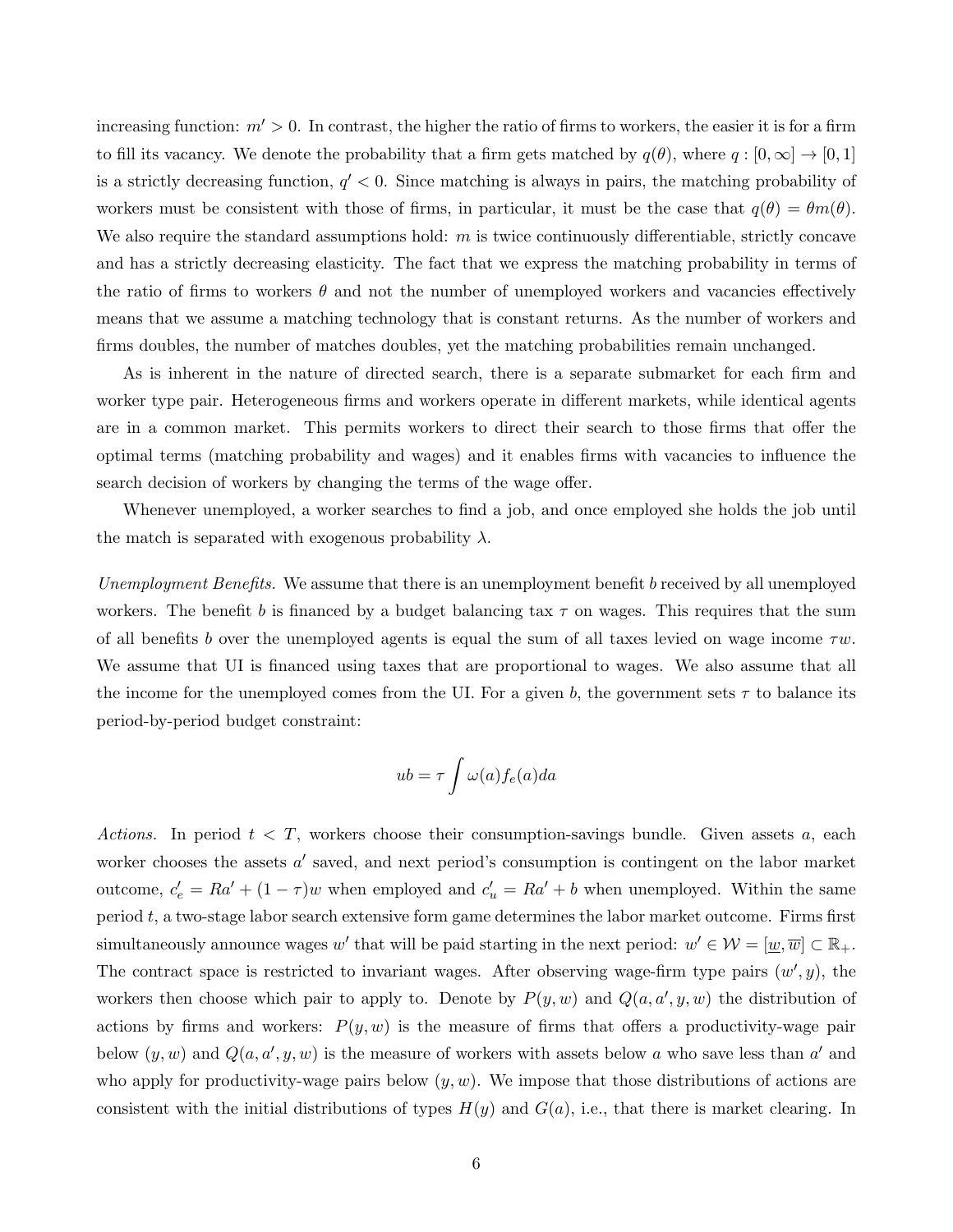particular, it must be the case that  $P_{\mathcal{Y}}(\cdot) = H(\cdot)$  and  $Q_{\mathcal{A}} = G(\cdot)$ , where  $P_{\mathcal{Y}}$  and  $Q_{\mathcal{A}}$  are the marginal distributions. This ensures that the allocation is measure preserving.

Value Functions and Equilibrium. Denote by  $U(a)$  the value of being unemployed with asset level a and by  $E(a)$  the value of being employed.<sup>6</sup> We can then write

$$
U(a) = \max_{a',\theta} \{ u(c_u) + \beta \left[ m(\theta)E(a', y, w') + (1 - m(\theta))U(a') \right] \}
$$
\n
$$
\text{s.t.} \quad c_u + a' = Ra + b \quad \text{and} \quad a' \ge 0
$$
\n
$$
(1)
$$

$$
E(a, y, w) = \max_{a'} \{ u(c_e) + \beta [\lambda U(a') + (1 - \lambda) E(a', y, w)] \}
$$
  
s.t.  $c_e + a' = Ra + (1 - \tau)w$  and  $a' \ge 0$  (2)

A worker carries over last period's assets with return R. If unemployed, her income is thus  $Ra + b$  and it is  $Ra + (1 - \tau)w$  if employed. Her consumption is equal to this income net of here savings for next period  $a'$ . The unemployed worker's decision therefore is to optimally choose next period's assets as well as the submarket  $\theta$  in which to apply for a job. The employed worker only chooses how much of her assets  $a'$  to save.

The value to the firm that posts a vacancy is:

$$
V(y) = -k + \max_{w'} \beta[q(\theta)J(y, w') + (1 - q(\theta))\tilde{V}(y)]\},\tag{3}
$$

where  $\tilde{V}(y)$  is the continuation value when the job was not filled. In the stationary, infinite horizon allocation,  $\tilde{V}(y) = V(y)$ . At a cost k, the firm announces and commits to a wage w' that it will pay in the next period in the case of a match. Firms also discount the future at rate  $\beta$ .  $V(y)$  is the value of a vacancy for a firm with productivity y and  $J(y, w)$  is the value of a filled job for a firm with productivity y when paying a wage w.

$$
J(y, w) = f(y) - w + \beta[\lambda V(y) + (1 - \lambda)J(y, w)].
$$
\n(4)

We adopt the equilibrium concept used by Acemoglu and Shimer (1999). To accommodate the two sided heterogeneity of firm productivity and worker assets, we will use the version of their equilibrium adjusted by Eeckhout and Kircher (2010) to allow for two-sided heterogeneity and a continuum of agents. They consider the Acemoglu and Shimer (1999) setup as a large game where each individual's payoff is determined only by her own action and the distribution of actions in the economy, which consists of the optimal choices of each of the individuals in the distribution.<sup>7</sup>

<sup>&</sup>lt;sup>6</sup>More precisely,  $U(a, a', y, w, P, Q)$  is the value of an unemployed worker with assets a who saves a', who applies to a job y with wage w and who anticipates a distribution of offers P and a distribution of jobs Q. Likewise for  $E(a, a', y, w, P, Q)$ .

<sup>&</sup>lt;sup>7</sup>The queue length  $\theta$  is a function of the distribution of offers P and visiting decisions Q. Written explicitly,  $\theta_{PQ}$ :  $y \times W \rightarrow [0, \infty]$  is the expected queue length at each productivity-wage combination  $(y, w)$ . Then along the support of the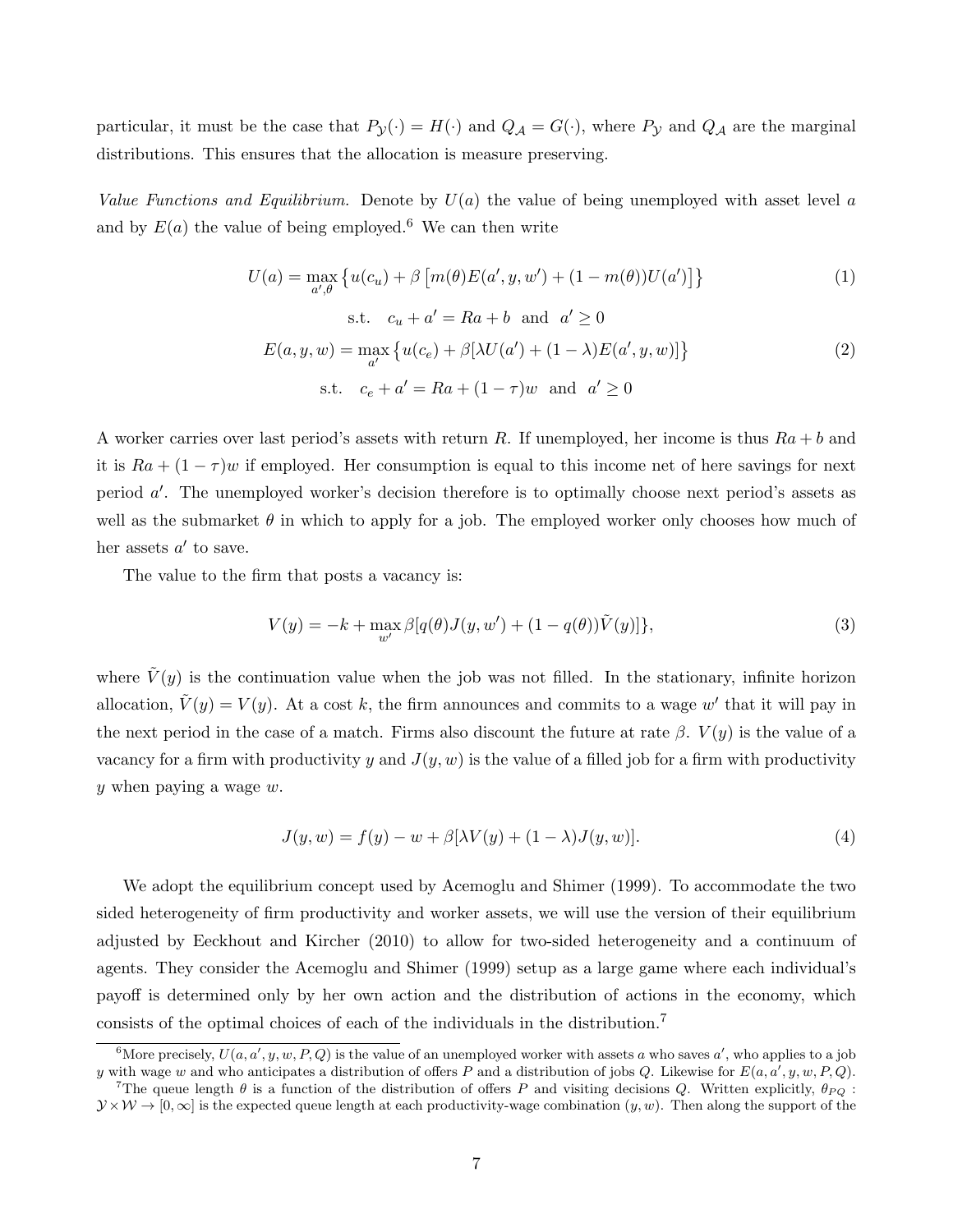In line with the literature on directed search (see for example McAfee (1993), Acemoglu and Shimer (1999)), we impose restrictions on the beliefs about off equilibrium path behavior. In the current setup, beliefs about the queue length corresponding to firm or worker choices that do not occur in equilibrium are not defined. Therefore, we define those off equilibrium path beliefs corresponding to the notion of subgame perfection.<sup>8</sup> Firms expect workers to queue up for jobs as long as it is profitable for them to do so given the options they have on the equilibrium path. Formally, this defines the queue length over the entire domain as:  $\theta(a, w) = \sup \{\theta \in \mathbb{R}_+ : \exists a, m(\theta)[y - w \ge \max_{y, w \in \text{supp} P} U(a, y, w, P, Q)]\}.$  In all other cases, the queue length is zero.

This now permits us to define equilibrium. When time is finite, the equilibrium can be defined recursively starting from an initial asset distribution. In the infinite horizon economy, we solve for the stationary asset distribution. In each period, an equilibrium is a pair of distributions  $(P, Q)$  such that the following conditions hold: 1. Worker optimality:  $(a, a', y, w) \in \text{supp } Q$  only if  $(y, w')$  maximizes (1) and (2) for a; 2. Firm optimality:  $(y, w') \in \text{supp } P$  only if w' maximizes (6) and (4) for y.

This is a matching problem with a non-linear pairwise Pareto frontier. Existence is established in Legros and Newman (2007) and Kaneko (1982). Jerez (2012) establishes the existence of an equilibrium in a directed search model with a continuum of agents and a general matching technology.

The (measure preserving) market clearing condition is particularly transparent when matching is monotone. Then there is one-to-one matching of a to y, which we represent by a function  $\mu : \mathcal{Y} \to$ A. Under positive assortative matching (PAM),  $\mu'(y)$  is positive and it is negative under negative assortative matching (NAM). Under PAM high asset workers match with high productivity jobs, and the market clearing condition can be written as:

$$
\int_a^{\overline{a}} \theta(a)g(a)da = \int_{\mu(a)}^{\overline{y}} h(y)dy.
$$

## 3 The Equilibrium Allocation

We first analyze a simple two period model. The objective is to provide us with insights into how the per period allocation of asset holders to firms works. We then turn to the infinite horizon model, where we focus attention on the steady state and where we lay the ground for the calibration and policy exercise. For the purpose of the theory results in this section, we assume benefits and vacancy posting costs are zero:  $b = 0$ ,  $k = 0$ . Benefits and vacancy posting costs are important for the calibration in the infinite horizon model, but do not add any insights in understanding the mechanism of the equilibrium allocation.

firms' wage setting distribution,  $\theta_{PQ} = dQ_{\rm VW}/dP$  is given by the Radon-Nikodym derivative, where  $Q_{\rm VW}$  is the marginal distribution of  $Q$  with respect to  $Y$  and  $W$ .

 ${}^{8}$ Peters (1997) and Peters (2000) provide micro foundations for a version of this model where this assumption is indeed justified as the limit of deviations in a finite game.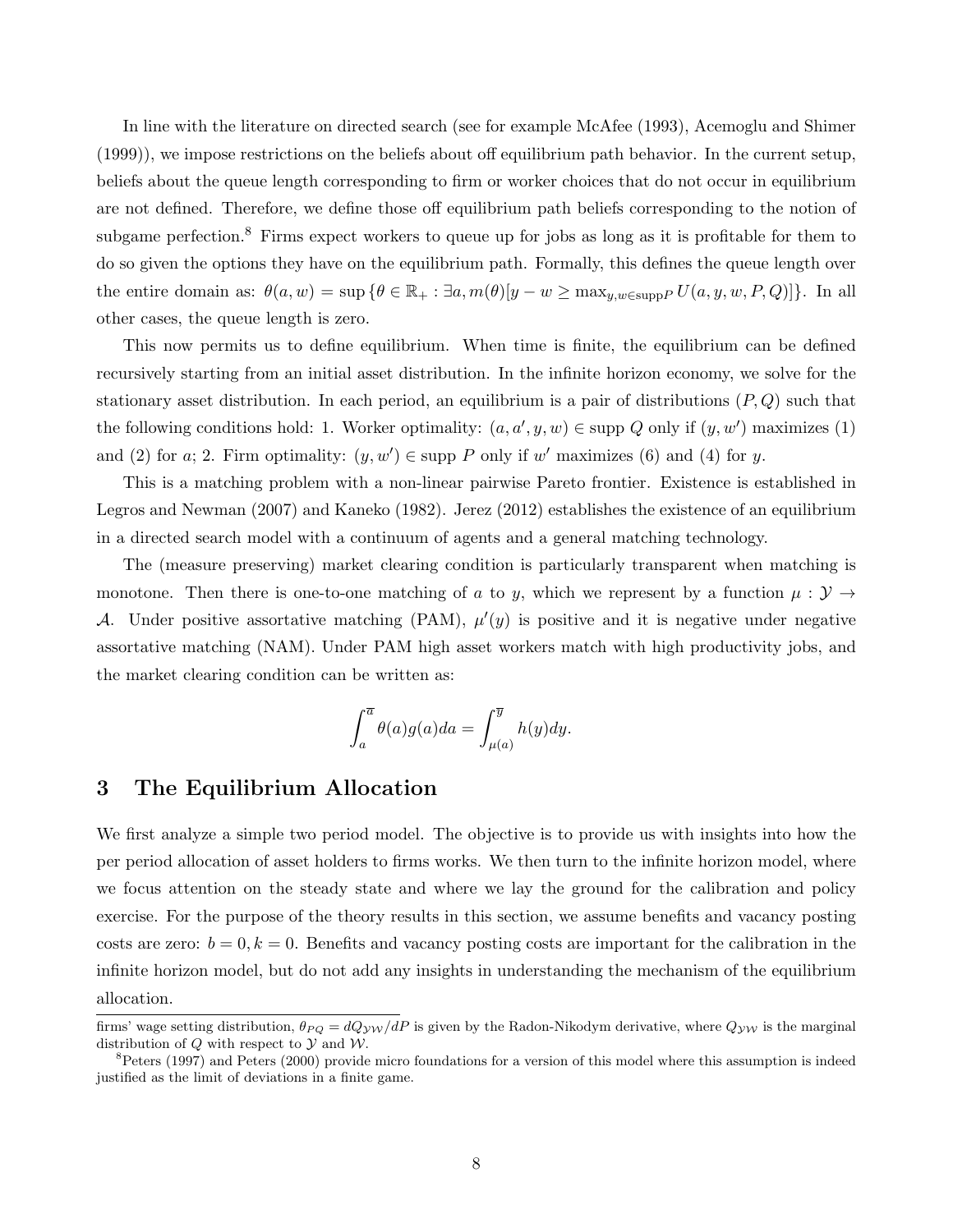### 3.1 The two-period model

We first analyze the decentralized equilibrium allocation in the two period model where all workers are initially unemployed. Let there be an exogenously given initial distribution of assets  $G(a)$ . With  $T = 2$ , there is only a consumption-search  $(a, \theta)$  decision in period 1. In the final period, consumption is determined by period's savings decision and the outcome of the job search. The value of both employment and unemployment are therefore equal to the utility of consumption in the respective states:  $E(a', y, w') = u(Ra' + w')$  and  $U(a') = u(Ra')$ . We can then rewrite (1) (since all are unemployed in the first period,  $E(a, y, w)$  is null) as:

$$
U(a) = \max_{a',\theta} \left\{ u(a-a') + \beta \left[ m(\theta)u(Ra'+w') + (1-m(\theta))u(Ra') \right] \right\},\tag{5}
$$

In other words, the consumption is completely pinned down by the choice of  $a'$  and the labor market choice  $\theta$  which determines w' and the matching probability  $m(\theta)$ . The expected payoff to a firm y posting a vacancy is

$$
V(y) = \max_{w'} \beta q(\theta) \left( f(y) - w' \right),\tag{6}
$$

from (6) since  $J(y, w') = f(y) - w'$ , and the continuation value is zero.

The firm's problem is to set wages w to maximize expected profits  $V(y)$ . The consumer's problem is to maximize expected utility from consumption while simultaneously making an optimal search decision. We can therefore write the equilibrium worker and firm optimization as:

$$
\max_{a',\theta} \left\{ u(a-a') + \beta \left[ mu(Ra' + w') + (1-m) u(Ra') \right] \right\}
$$
  
s.t.  $V = \max_{w'} \beta q (f(y) - w')$ .

Given  $w' = f(y) - \frac{V}{\beta q}$  and the optimal choice of wages follows from the optimal choice of queue length  $\theta$ , we can write this problem as a matching problem with non-linear Pareto frontier denoted by  $U(a, y, V)$ :

$$
U(a, y, V) = \max_{a', \theta} u(a - a') + \beta \left[ mu\left(c'_e\right) + (1 - m) u(Ra') \right]
$$

where  $c'_e = Ra' + f(y) - \frac{V}{\beta q}$ . Then the solution to the maximization problem is  $a'^*(a, y, V), \theta^*(a, y, V)$ and satisfies:

$$
-u'(a-a') + \beta R \left[ m u'(c'_e) + (1-m) u'(Ra') \right] = 0 \tag{7}
$$

$$
\beta m' \left[ u \left( c'_e \right) - u(Ra') \right] + \beta u' \left( c'_e \right) \frac{\theta q' V}{\beta q} = 0 \tag{8}
$$

The optimal savings behavior and optimal job search simultaneously implies a matching decision.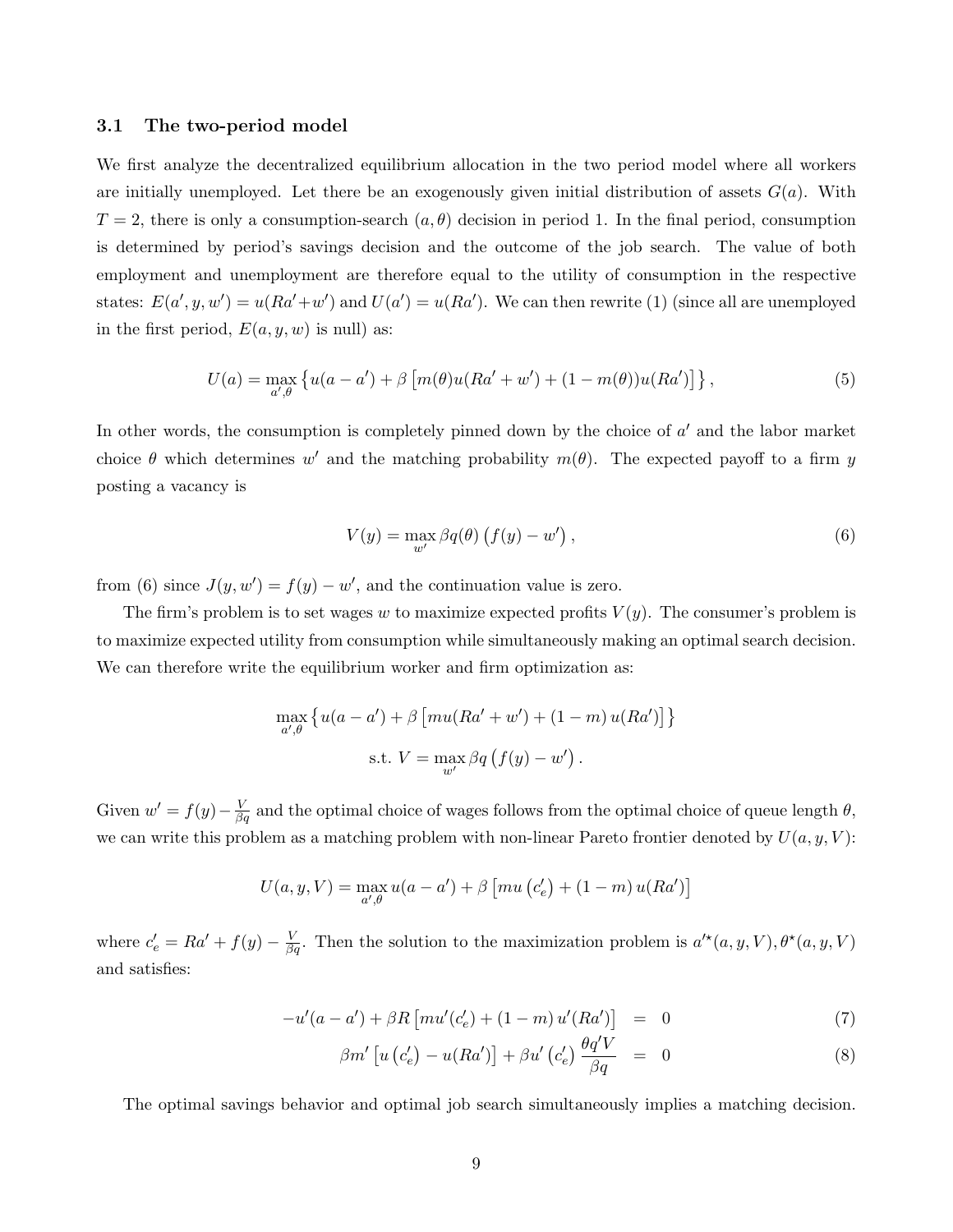That is, a worker a effectively chooses a firm y. We can now analyze this allocation problem with a non-linear frontier  $U(a, y, V)$ , where a' and  $\theta$  are chosen endogenously. We use the standard solution method for an assignment problem. The worker takes the firm payoff  $V(y)$  as given (call it the hedonic price schedule) and chooses the firm type y that maximizes her expected utility. From the first order condition, the optimal y therefore satisfies  $U_y + U_V \frac{\partial V}{\partial y} = 0$ . This implies:

$$
\beta m u'(c'_e) \left(v_y - \frac{V'}{\beta q}\right) = 0. \tag{9}
$$

where the effect of y and V on V through a' and  $\theta$  is zero from the envelope theorem:  $U_{a'} = 0, U_{\theta} = 0$ . The details of the derivation of the partial derivatives are in the Appendix.

We want to ascertain under which circumstances there is monotone matching of asset holdings  $a$  in job productivities y. This is now a matching problem  $U(a, y, V)$  where a type a chooses the optimal y, given optimizing behavior. The allocation is denoted by  $a = \mu(y)$ . Then the total cross derivative of U with respect to  $a$  and  $y$  is positive provided

$$
\frac{d^2}{dady}U = U_{ay} + U_{Vy}\frac{\partial V}{\partial y} = U_{ay} - \frac{U_y}{U_V}U_{Va},
$$

where we use the first order condition to substitute for  $\frac{\partial V}{\partial y}$ . Therefore, there will be Positive Assortative Matching in types a, y provided  $U_{ay} > \frac{U_y}{U_{yy}}$  $\frac{U_y}{U_V}U_{aV}$ . The next proposition establishes under which conditions on the primitives (preferences and technology) this is satisfied:

**Proposition 1** Workers with higher initial asset levels a will apply for higher wage jobs provided

$$
\frac{u'(c'_e) - u'(Ra')}{u(c'_e) - u(Ra')} < \frac{u''(c'_e)}{u'(c'_e)}.\tag{U}
$$

#### **Proof.** In Appendix.

This Proposition establishes under what conditions of the utility function agents with higher levels of assets will choose more risky jobs. The does not immediately allow for a straightforward interpretation, and in the next two results we characterize the properties. First, we show that within the class of Hyperbolic Absolute Risk Aversion (HARA) utility functions, the condition is satisfied whenever absolute risk aversion is decreasing (DARA).

**Proposition 2** Consider the class of utility functions with Hyperbolic Absolute Risk Aversion (HARA):

$$
u(c) = \frac{1-\gamma}{\gamma} \left(\frac{\alpha c}{1-\gamma} + \beta\right)^{\gamma} \quad \text{where } \alpha > 0, \beta > \frac{\alpha c}{1-\gamma}.
$$

Then condition (U) holds whenever there is Decreasing Absolute Risk Aversion (DARA):  $\gamma$  < 1. It holds with opposite inequality when there is Increasing Absolute Risk Aversion (IARA):  $\gamma > 1$ .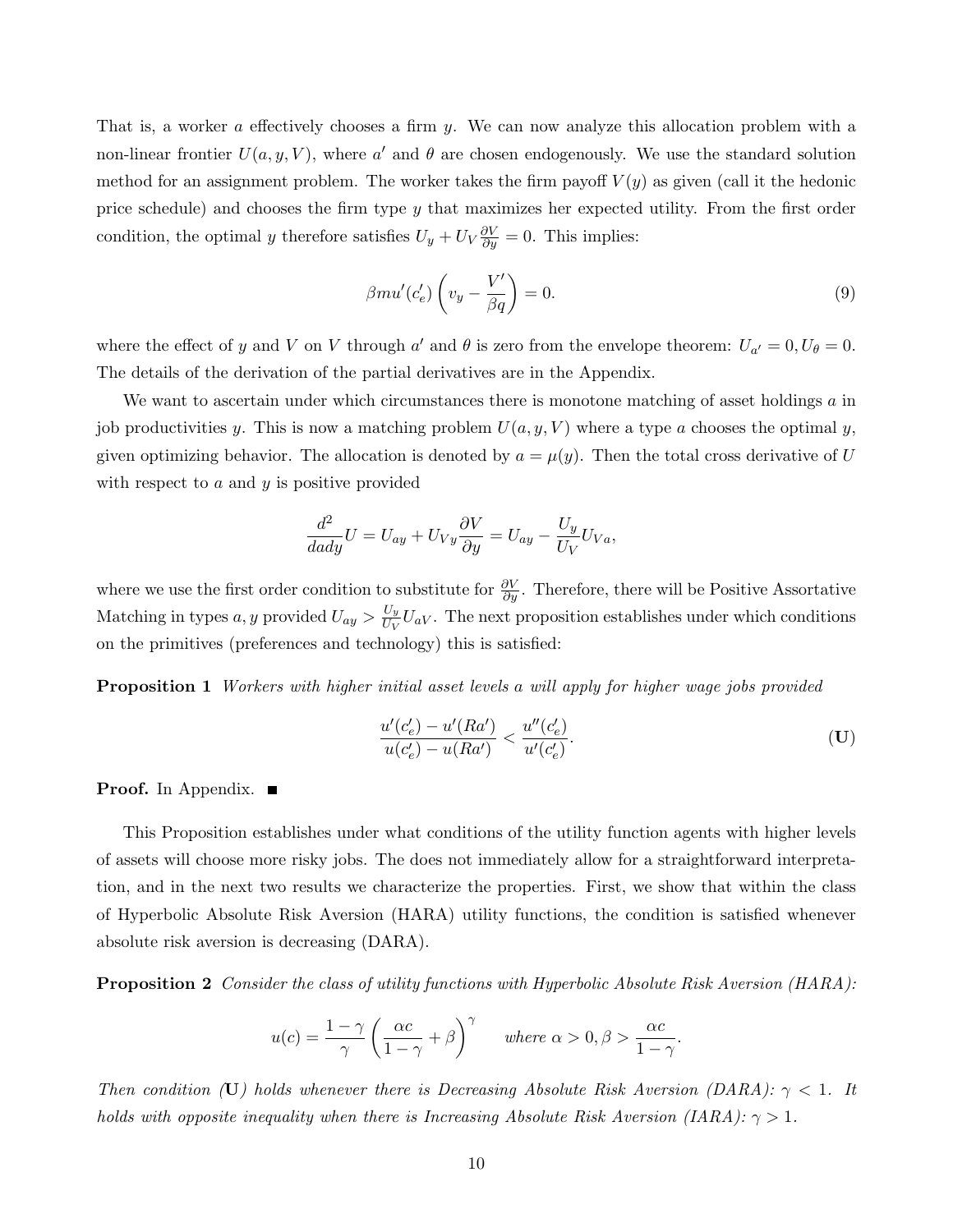#### **Proof.** In Appendix.

A number of results for special cases of the HARA preferences immediately follow, including CRRA, logarithmic, CARA, risk neutrality and the quadratic.

Corollary 1 Consider the class of HARA utility functions. Condition (U) holds:

- 1. under CRRA  $u(c) = \frac{1-\gamma}{\gamma}c^{\gamma}$   $(\alpha = 1 \gamma, \gamma < 1, \beta = 0)$  and Log utility: :  $u(c) = \log c$   $(CRRA, \gamma \to 0)$ ;
- 2. with equality under CARA  $u(c) = 1 e^{-\alpha c}$   $(\beta = 1, \gamma \to -\infty)$  and Risk Neutral  $u(c) = \alpha c$   $(\gamma = 1)$ ;
- 3. with opposite inequality under Quadratic utility:  $u(c) = -\frac{1}{2}$  $\frac{1}{2}(-\alpha c + \beta)^2$   $(\gamma = 2)$ .

**Proof.** In Appendix.

The results for HARA may indicate that condition (U) holds more generally. The answer is partially true. For small differences between the level of consumption when a job is obtained and the consumption of unemployment  $(c_e - Ra' = w \text{ small})$ , we can indeed completely generalize the characterization: when there is DARA, condition (U) is satisfied and high asset types choose high productivity jobs. This is proven in Proposition 3. However, for general utility functions beyond HARA and with wages w large, this characterization does not hold. In Example 1 in the Appendix, we show by counterexample that for w large, Decreasing Absolute Risk Aversion (DARA) is not sufficient for the condition to hold.

**Proposition 3** When w is small, condition  $(U)$  is satisfied for any utility function that exhibits Decreasing Absolute Risk Aversion (DARA),  $-\frac{u''}{u'} < 0$ , and thus has positive risk prudence,  $u''' > 0$ . Likewise, it holds with opposite inequality under IARA.

#### **Proof.** In Appendix.

Condition  $(U)$  establishes that there are complementarities in the match value between a firm type y and a worker with assets a. In other words, the match value  $U(a, y, V)$  between types a and y is supermodular, and therefore the equilibrium expected payoff for the worker is increasing in a, and so is the equilibrium expected payoff to the firm in  $y$ . While there are no technological complementarities (all workers are identically skilled), the preferences generate a complementarity between assets and job productivity.

The implication of this condition is that high asset workers apply for high productivity jobs, they earn higher wages, they have higher unemployment, they consume more and they have higher expected utility. Likewise, high productivity firms post higher wages, they attract higher asset workers, they have higher expected profits and they fill vacancies faster.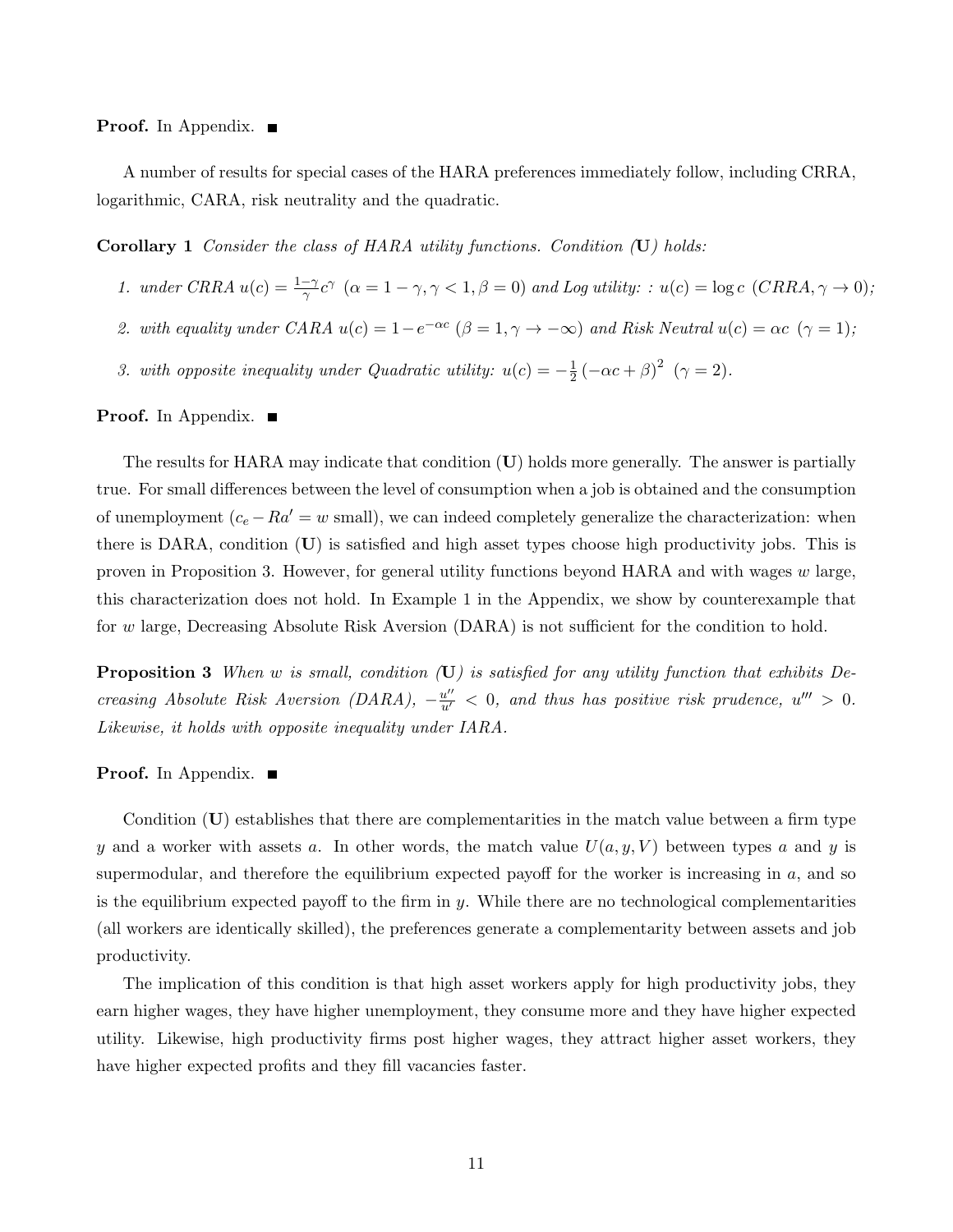### 3.2 Infinite Horizon

We now consider the stationary equilibrium allocation in the infinite horizon version of the model. The per period allocation problem in the labor market is very similar to the one analyzed for the two period model, with the exception of the continuation value. Making some simplifying assumptions, this allows us to derive a condition similar to the (U) condition, but now for the infinite horizon economy. Note that though that this is condition involves value functions, not primitives such as utilities and consumption bundles.

While we cannot derive an analytical solution in the infinite horizon economy generally, we can solve it under the assumptions that  $\beta R = 1$  and when employed agents are infinitely lived ( $\lambda = 0$  together with an exogenous inflow of new asset holders). The assumptions have been used extensively in the literature on unemployment insurance (see amongst others Acemoglu and Shimer (1999), Shimer and Werning (2008), Hopenhayn and Nicolini (1997) and Krusell, Mukoyama, and Sahin (2010) implies that assets levels when employed are invariant in equilibrium as employed workers consume a share of their assets exactly equal to the dividend.

Due to these simplifying assumptions, the employed worker problem turns into a stationary problem that is independent of  $U(a)$ . As a result, the employed worker's problem can be solved explicitly. The first-order condition of the employed worker is  $u'(w + a - a') = \beta RE'(Ra')$ . With  $\beta R = 1$  and  $\lambda = 0$ the solution is  $a' = \frac{a}{R} = \beta a$  and we can explicitly write the value for employment:

$$
E(a) = \frac{1}{1 - \beta} u (w + (1 - \beta)a).
$$

We can then write the problem of the unemployed as:

$$
U(a) = \max_{a',\theta} \left\{ u(a-a') + \beta \left[ m \frac{1}{1-\beta} u \left( w' + (1-\beta)Ra' \right) + (1-m)U(Ra') \right] \right\}
$$

subject to the firm's value:

$$
V(y) = \max_{w} \{ q(f(y) - w) + \beta(1 - q)V(y) \}
$$
  
= 
$$
\max_{w} \left\{ \frac{q}{1 - \beta(1 - q)} [f(y) - w] \right\}.
$$

Using the standard technique in directed search, and similar to what we did in the two-period model, we substitute the wage and rewrite the problem as

$$
U(a, y, V) = \max_{a', \theta} \left\{ u(a - a') + \beta \left[ m \frac{1}{1 - \beta} u \left( (1 - \beta) Ra' + f(y) - V \frac{1 - \beta (1 - q)}{q} \right) + (1 - m) U(Ra') \right] \right\}
$$

We can now repeat the analysis in the proof of Proposition 1, to obtain the infinite horizon version of the result.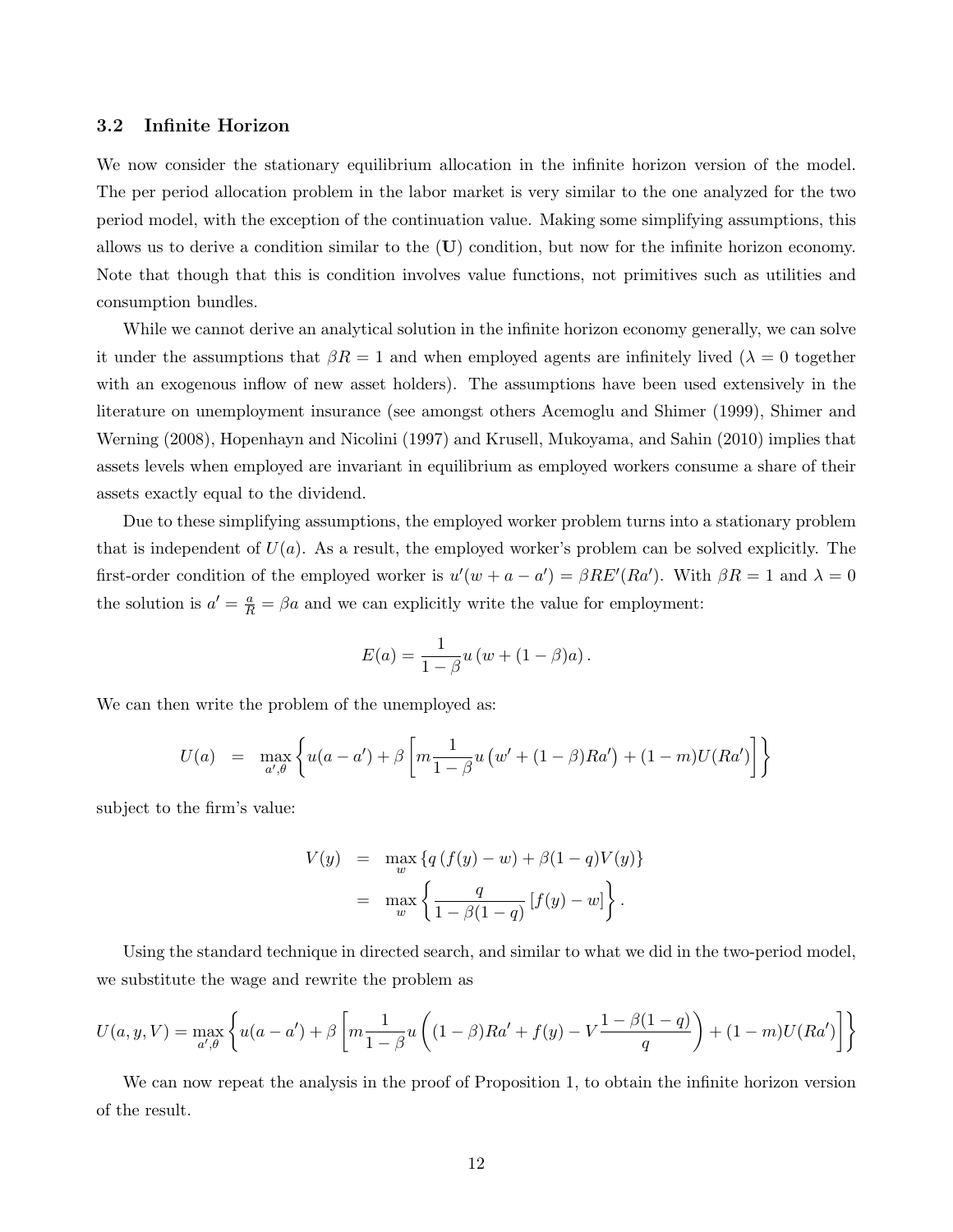Proposition 4 Workers with higher initial asset levels a will apply for higher wage jobs provided

$$
\frac{E_a(a, w) - U_a(a)}{E(a, w) - U(a)} < \frac{E_{a,w}(a, w)}{E_w(a, w)}\tag{U_\infty}
$$

**Proof.** In Appendix.

The following result now follows immediately:

**Corollary 2** Under condition  $(U_{\infty})$  and for a given worker with assets a, the job productivity y decreases in the duration of unemployment.

# 4 Steady State Experiments

We will now analyze the full model with an ergodic asset and firm productivity distribution but with non-stationary savings by individual workers while unemployed and employed. The objective is to study the impact of unemployment benefits. The key feature of the model is, as in the simplified versions in section 2, the sorting of unemployed workers into different productivity jobs, depending on their assets. We solve for the ergodic distribution of assets. Unemployed workers run down their assets while searching for a job. In the process, as their assets decrease, they apply for lower productivity jobs. When on the job, they face a probability of exogenous separation. Anticipating the possibility of unemployment, they accumulate assets while working. This gives rise to a pattern of individual asset fluctuations to endogenously insure against unemployment risk. Computationally, we derive the ergodic distribution of assets that results.

Our objective is to study the role of policy. As unemployment insurance changes, the incentives to save and accumulate assets change. Different asset holders have different preferences for insurance and therefore for benefits. We decompose the channels through which unemployment insurance affects the workers value of unemployment across the distribution. First however, we calibrate the model and report its basic properties.

#### 4.1 Calibration

Benchmark Calibration. We set one period to be a quarter. The production function is  $f(y) = y$ . Following Krusell, Mukoyama, and Sahin (2010) the borrowing constraint is set at 0 and  $\beta = 0.99$ . We use the utility function  $u(c) = \log(c)$ . Following Shimer (2005), we set the flow value of the unemployed household production (benefit, b) to be  $40\%$  of the average wage at steady state. We thus set b to 60 which, in equilibrium, turns out to be about  $40\%$  of the average wage. The tax rate on wage income  $\tau$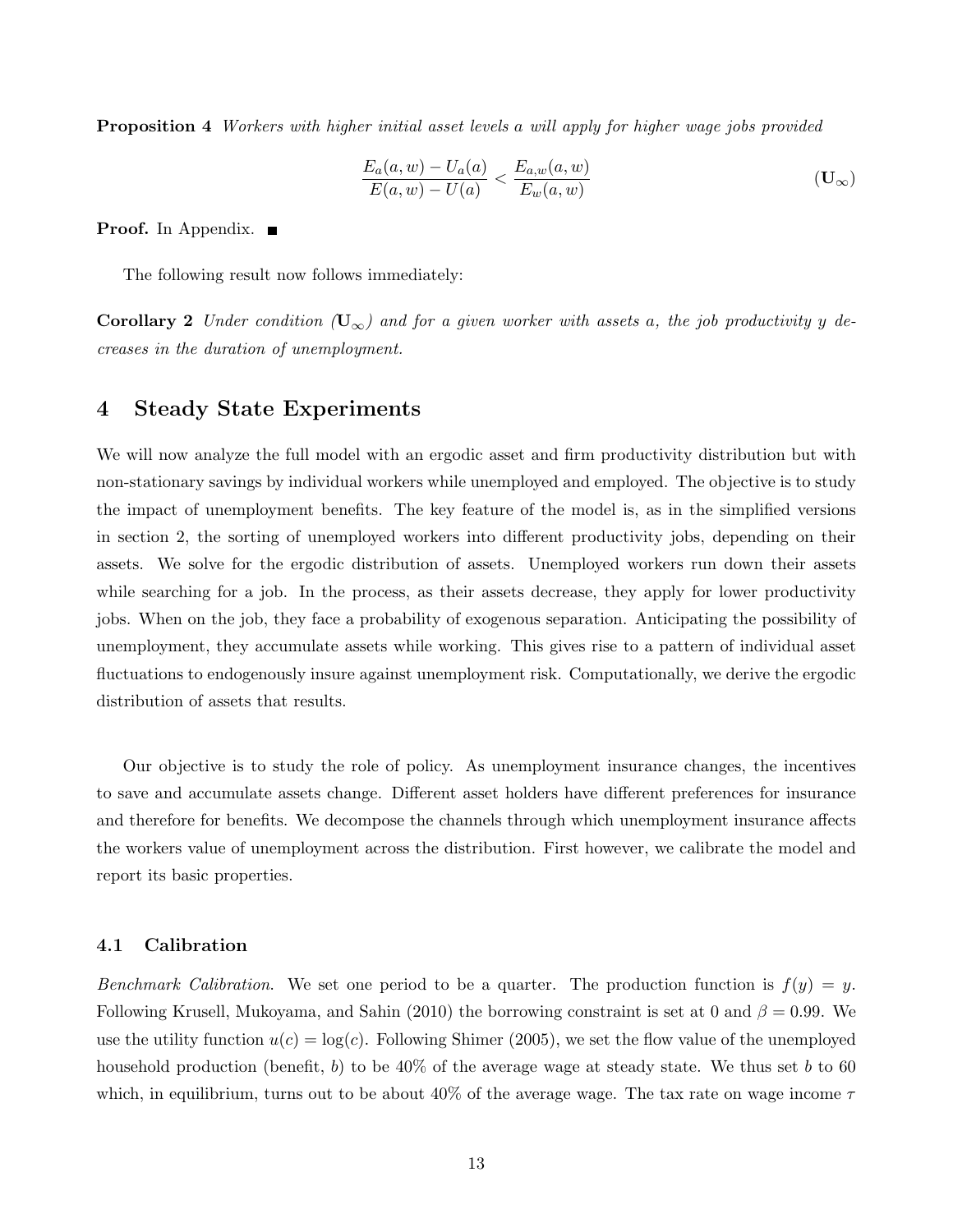is set to balance the budget, financing for the entire burden of unemployment benefits. That is, for a given b, the government sets  $\tau$  to balance its period-by-period budget constraint:

$$
ub = \tau \int \omega(a) F_e(a) da.
$$
 (10)

The probability of separation  $(\lambda)$  is set to be 0.03 which implies an average job duration of 4 years. Following Menzio and Shi (2011), we pick the CES contact rate functions,  $m(\theta) = \theta(1 + \theta^{\gamma})^{\frac{1}{\gamma}}$ . To calibrate the elasticity of matching function  $(\gamma)$  we target the steady state unemployment rate to be 4.7%. We set the cost of posting a vacancy as 35% of the average productivity which is 50% of the lowest level of productivity and 25% of highest. The asset domain is  $a \in \mathcal{A} = [0, 300]$  and the productivity domain is  $y \in \mathcal{Y} = [100, 200]$ . The measure of workers is equal to one and firms is equal to two. The distribution of firm productivities in the economy is uniform and fixed. However, only those firms with productivity  $y \geq y$  enter the market. Moreover, the distribution of firms posting vacancies is endogenous: in general, firms posting higher wages will attract longer queues and will therefore fill their vacancies faster. With a constant separation rate, there should therefore be fewer high productivity than low productivity firms posting vacancies (given a uniform distribution in the population). Integrating the measure of vacant firms  $F_f(y)$  above the cutoff firm y gives us the measure vacancies posted. The ergodic distribution of asset holdings of the employed  $F_e(a)$  and the unemployed  $F_u(a)$  is endogenous.

| Parameter      | Definition                      | Value |
|----------------|---------------------------------|-------|
| r              | Interest rate                   | 0.012 |
| h              | Flow value unemployment         | 40    |
| k <sub>i</sub> | cost of vacancy                 | 50    |
| $\lambda$      | Probability of seperation       | 0.03  |
| $\gamma$       | elasticity of matching function | 1.5   |
|                | matching efficiency             |       |

Table 1 summarizes the value of the pre-calibrated parameters.

Table 1: Exogenous Parameters

Characterization of the Steady State. We first display some key model features and then discuss our experiments. Table 2 details the the summary statistics of the most important endogenous outcome at the benchmark steady state calibration.

When there is positive assortative matching between workers' asset holdings and firms' productivity: in equilibrium workers with higher level of asset are matched with more productive firms.<sup>9</sup> Figure 1a

<sup>&</sup>lt;sup>9</sup>The theoretical results indicate that under log preferences there is indeed positive sorting. Because we cannot solve the general model analytically, we guess the allocation is positively assorted and verify that the match surplus along the equilibrium allocation is supermodular.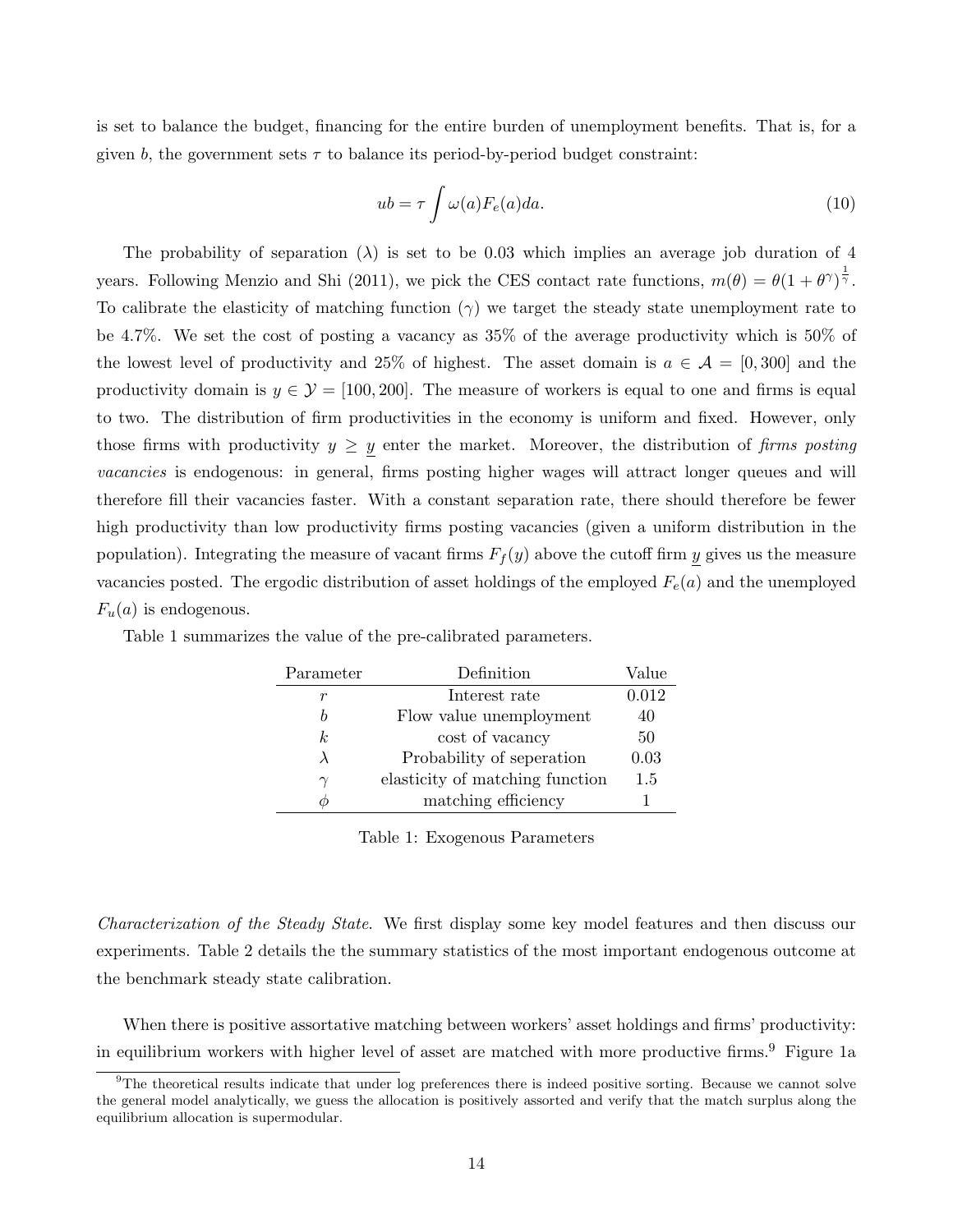| u | $\tau$        | average $\theta$ | average w |
|---|---------------|------------------|-----------|
|   | $4.7\%$ 0.025 | 1.11             | 148.22    |

Table 2: Endogenous Outcomes

shows the allocation of workers to firms in the labor market. The market clearing condition implies that all workers are allocated to submarkets while firms below a productivity threshold are staying out of the market. This threshold is obviously sensitive to different parameterizations of the model. In particular, below we will study the impact of a change in unemployment benefits on the threshold and therefore on job creation. A higher threshold means more firms stay out of the market and hence fewer jobs are created.





Figure 1: Equilibrium Allocation and Wages.

Figure 1b depicts equilibrium wages for different asset levels. Firms with more productive jobs post higher wages. This increases the vacancy to unemployment ratio  $\theta$  and allows them to fill the vacancy with higher probability. Workers with more assets apply for the high wage jobs because they are able to insure better against unemployment. Their assets allow them to maintain a higher level of consumption.

Quantitatively, the key aspect is the role that assets play in the productivity of equally skilled workers. Workers with higher assets apply for jobs with a substantially higher productivity than those with low assets (200 versus 150, Figure 1a). The reason why they are able to get those better jobs is that they are taking a substantial amount longer than those with low asset holdings. As shown in Figure 2a, the matching probability decreases from 65% for the low asset unemployed workers to 55% for those with high asset levels. For the workers with low level of asset, unemployment is a worse option.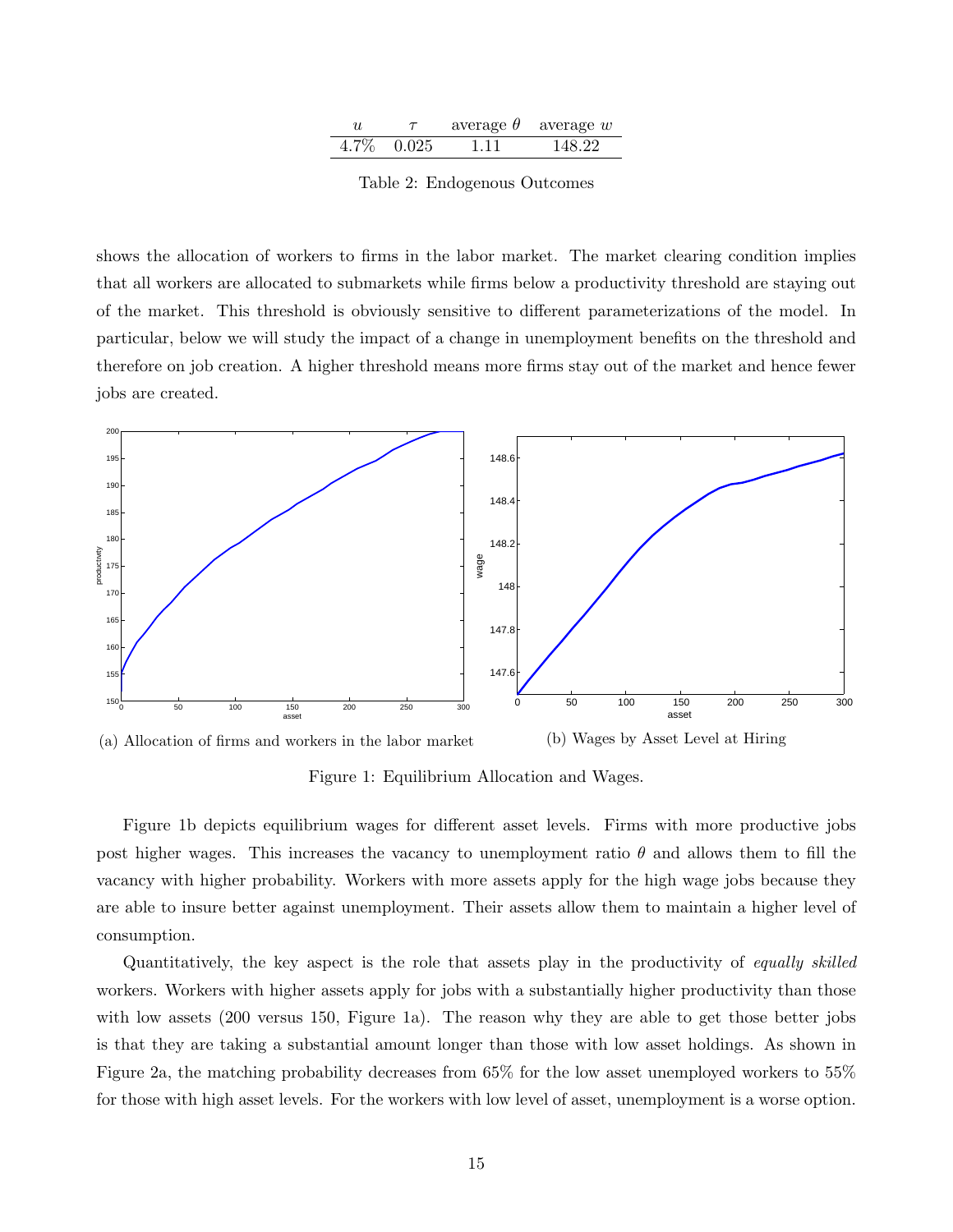Therefore, if they do not find a job this period and deplete their asset stock further, next period they prefer to apply for a lower paid jobs where they can get them with a considerably higher probability. This dependence of the job search decision on assets is absent in the random search model: with random search, the probability of finding a job is the same for all workers regardless of their asset holding.<sup>10</sup>



Figure 2: Policy functions of the unemployed

To maintain the same level of utility, the high asset holders consume more of their assets (Figure 2b). Interestingly, the dynamic nature of the problem now implies a time variant job choice decision. A worker who fails to become employed sees her assets gradually deplete ( $a_{t+1} < a_t$ ). But the optimal search decision dictates application to less productive, lower wage jobs when assets are lower. As a result, over the duration of unemployment, workers will apply for less productive, lower wage jobs as assets deplete.

Of course, even though we analyze the steady state of the economy and derive the ergodic distributions, there is mobility at the individual level of workers. In particular, the unemployed who start off with high assets and who do not find a job deplete their assets and with time they change the type of jobs they apply for from high wage, high productivity to low wage, low productivity jobs. Instead, while employed, workers anticipate the possibility of unemployment and accumulate assets. Figure ?? shows a simulated path of a worker.

The depletion of asset during the unemployment together with different job finding rates for workers

<sup>&</sup>lt;sup>10</sup>The endogenous matching probability explains why the wage function is increasing whereas it is mostly flat in the random search model (see Krusell, Mukoyama, and Sahin (2010)). The slope of the wage function is nonetheless small, because the sorting acts mostly through the matching probability. This is in part because the value of the unemployed exhibits little variation (as opposed to the value of the jobs), which can be attributed to two causes. First, the unemployed have no fixed level of assets. The value function thus is the expected value over future realizations, including while employed. Higher assets of course of course means higher utility (draws are independent), but assets can deplete fast if a worker does not find a job immediately. Second, workers have log preferences whereas firms are risk neutral.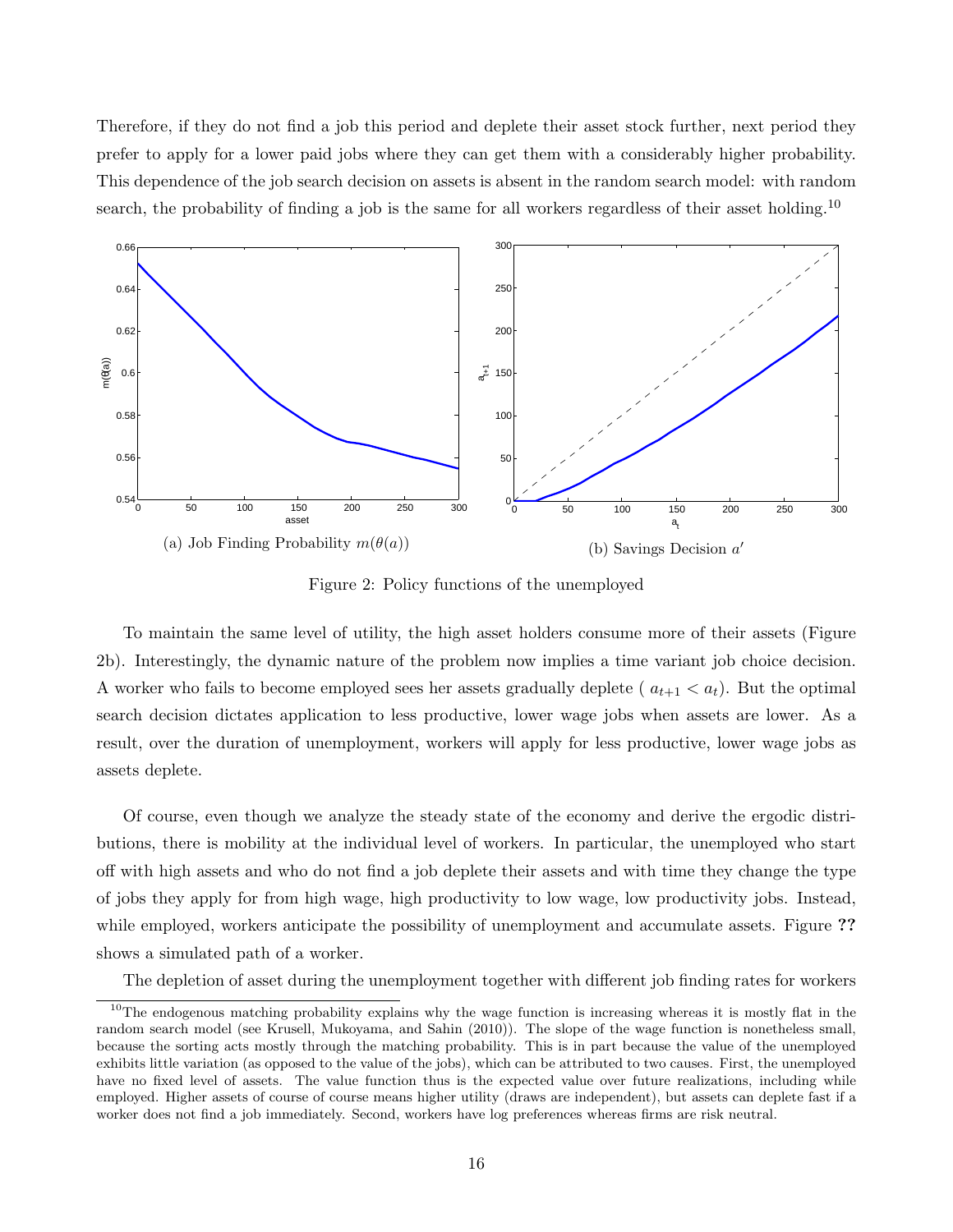

Figure 3: Ergodic Asset Distributions (Densities)



Figure 4: Simulated sample path of assets.

the probability of job finding is significantly lower for high asset holders, in order to smooth consumption results in an ergodic distribution of unemployed worker assets with fat left tail (Figure 3). Even though during unemployment, they reduce their stock of assets by dissaving and gradually stepping down the asset ladder.

 $\mathbf{u}$  becomes the contract of  $\mathbf{u}$  in  $\mathbf{u}$  and  $\mathbf{u}$   $\mathbf{u}$  and  $\mathbf{u}$   $\mathbf{u}$  and  $\mathbf{u}$   $\mathbf{u}$ Also on the firm side, we observe a fatter left tail for the stationary distribution of firms posting vacancies compared to the distribution of firms in the population, which is uniform (Figure 5). High productivity firms have a higher option value of filling a vacancy, so they increase the probability of filling the vacancy by offering higher wages to the unemployed. Therefore more productive firms leave the pool of searching firms faster than less productive ones. As a result, in steady state there are fewer high productive firms searching.

In addition to the endogeneity of the vacancy distribution, also marginal firm is endogenous. In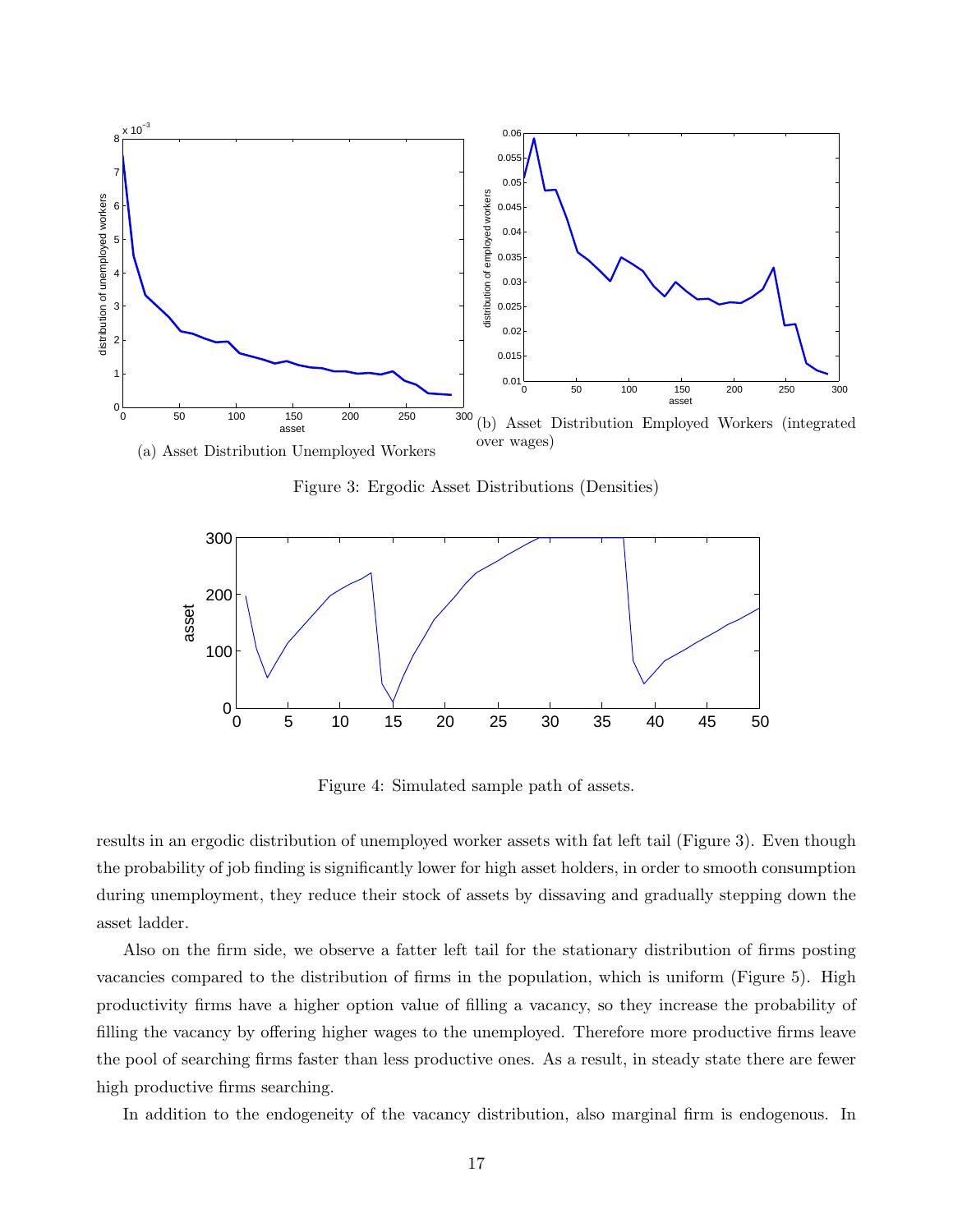



the benchmark calibration with firms on uniform on [100, 200], only firms with productivity above 155 find it profitable to enter. This cutoff is thus a measure of job creation. Below, we investigate how job creation amongst other aspects is affected by unemployment benefits.

## 4.2 Unemployment Insurance and Value of Unemployment

We now study the impact of benefits on value of unemployment. In the absence of complete markets to insure the employment risk, we ask how changes in the government mandated unemployment insurance policy that is financed with income taxes affects value of unemployment. The direct impact of UI is that it allows higher benefits will allow workers to smooth consumption. However, UI will also affect value of unemployment through various general equilibrium channels. In the first place, higher unemployment insurance reduces the firm's share of the match surplus. With a higher outside option, workers command a higher wage. This reduces job creation as only firms with higher productivity enter the market to post vacancies. This mechanism is similar to the one pointed out in Krusell, Mukoyama, and Sahin (2010) with random search.

Specifically to our framework, direct insurance against unemployment not only affect the entry decision of firms by changing the entry threshold, but also it affects the distribution of unemployed workers by influencing their saving decisions. Guaranteed higher unemployment benefits, workers will save less, both while employed and while unemployed. More importantly, benefits also affects the workers' job search behavior. Since the workers with different asset levels direct their search to firms of different productivity, higher benefits will increase the unemployment rate (i.e., the matching probability) as well as the productivity of jobs that workers apply to. With less necessity to use their own assets for self insurance because of higher benefits, workers will increasingly direct their search towards high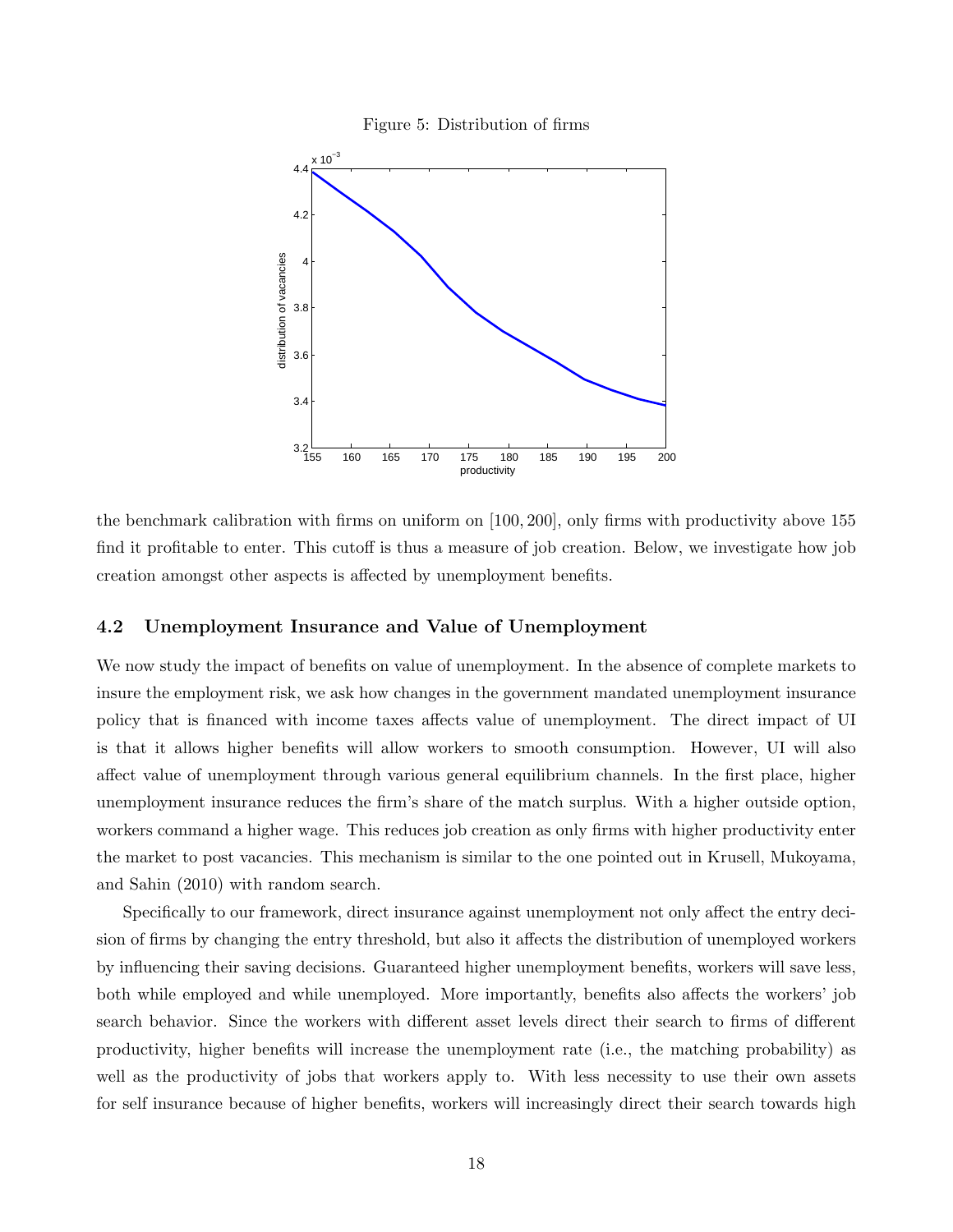

productivity jobs that pay higher wages at the expense of lower matching probabilities.

Figure 6: Consumption and equilibrium allocation for different levels of benefits.

The general equilibrium effect unemployment benefits are made explicit in the following series of figures where in the benchmark economy we vary the benefits b between 0 and 120. First, consider the impact on consumption of the unemployed (Figure 6a). For all asset holders, equilibrium consumption of the unemployed increases in benefits. The effect however is much more pronounced for the low asset holders. In fact, those with close to zero assets nearly exclusively consume the entire benefits. For the high asset holders, benefits have a much more moderate impact on consumption.

Figure 6b illustrates the impact of benefits on the job search behavior. When benefits are higher, all workers direct their search to more productive, high paying jobs. As a result, for all asset levels, the allocation of assets to productivities shifts upwards as benefits increase. Benefits thus increase the productivity of the job, but it also increases the competition for jobs thus decreasing the job finding probability. This decrease is much more pronounced for the low asset holders. Benefits induces them to compete for higher productivity jobs, but while there is a big drop in the job finding probability as b increases, due to the general equilibrium effect there is only a minor increase in the allocation due to increased competition for high productivity jobs. This is most evident for the high asset holders. They apply for the high productivity jobs at any level of benefits, but they see their job finding probability drop from nearly 70% to less than 40% as benefits increase from 0 to 120. Interestingly, at the highest level of benefits, the job search behavior in terms of matching probability is very similar (both low and high asset holders find a job with probability between 35 and 40%). Yet, there continues to be a big difference in the productivity of the jobs they obtain in equilibrium.

Not surprisingly then, the impact of increased benefits is an increase in aggregate unemployment (Figure 8a). . The unemployment rate nearly doubles from 4 to 7.3% as benefits increase from 0 to 120. At the same time, the firms entering the market to open vacancies raises only modestly, from a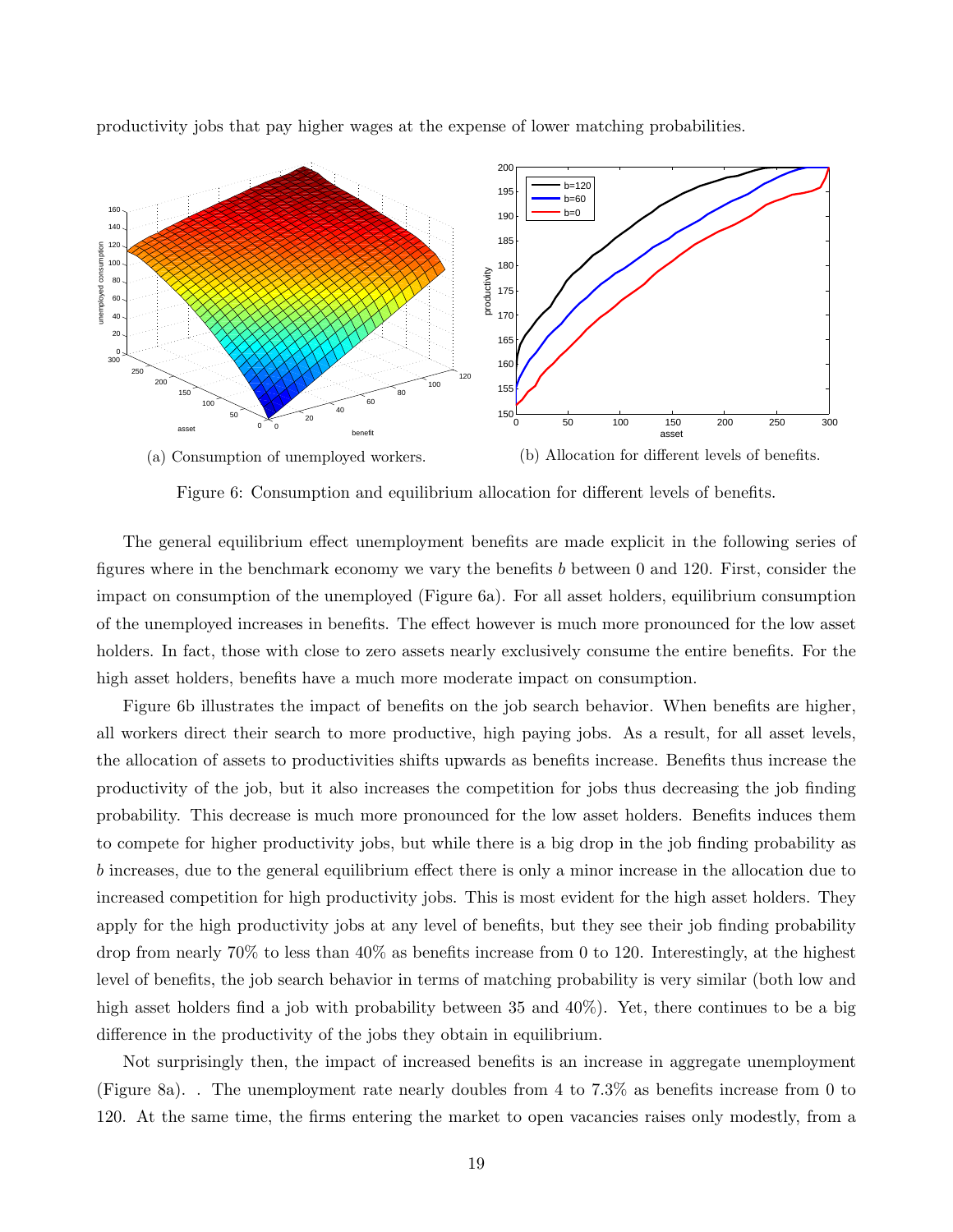

Figure 7: The job finding probability as a function of assets and unemployment benefit.

cutoff of 152 to 162. At first sight the effect on job creation is modest.



Figure 8: Equilibrium unemployment and vacancy creation for different levels of benefits.

Different benefit levels clearly pull value of unemployment in opposing directions: search for better jobs, more consumption smoothing and a more favorable asset distribution, but lower vacancy creation and lower job finding rates. To evaluate the net effect on value of unemployment, we evaluate the option value of unemployment as a function of assets and benefits. This is illustrated in Figure 9a.<sup>11</sup> For low asset holders, the value of unemployment increases as benefits increase. For high asset holders,

 $11$ Given log preferences, the variation in utility is nominally small, even if assets and benefits drop to zero.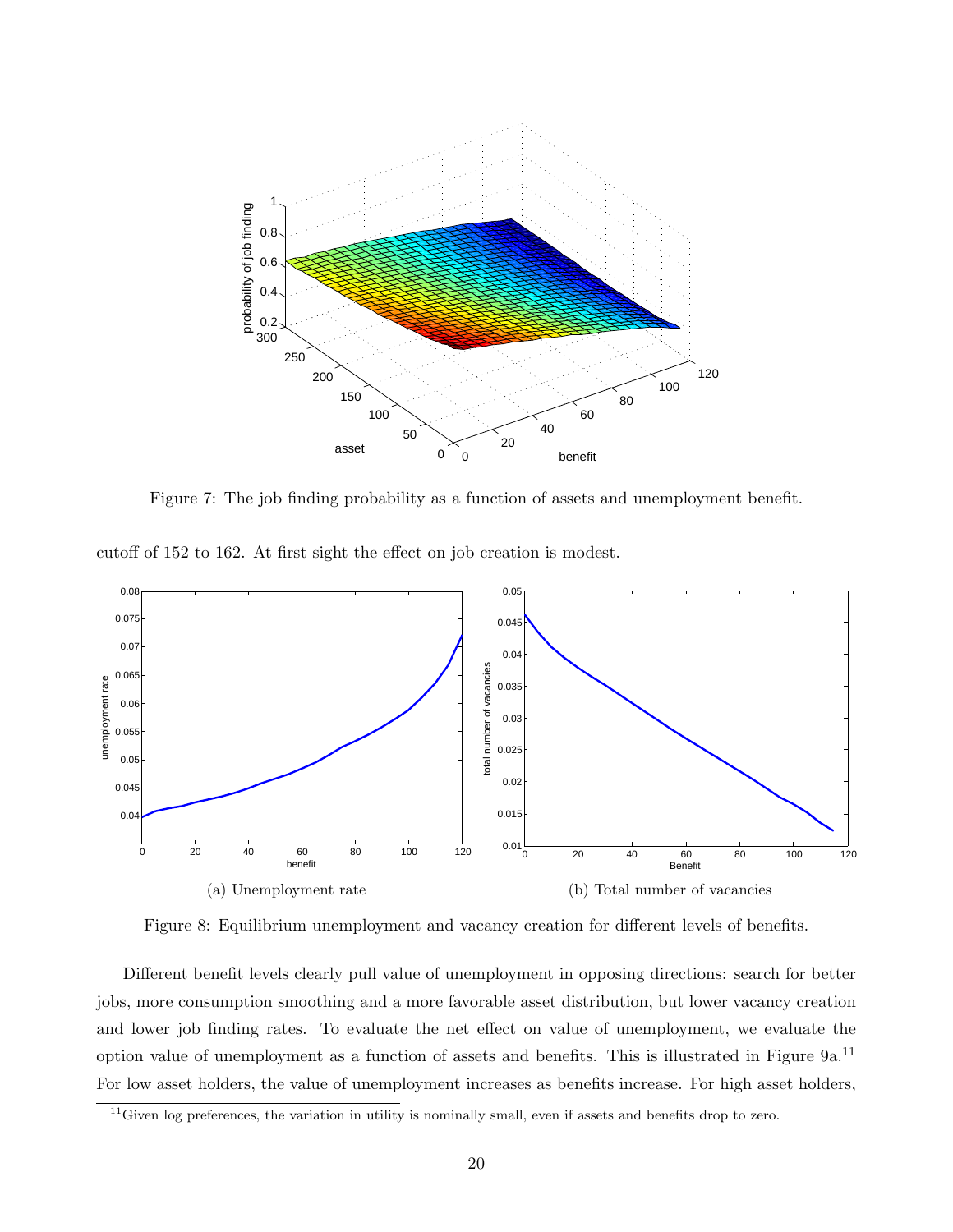

(a) Value of unemployment as function of asset, benefits (b) Optimal UI as function of assets

Figure 9: Value of Unemployment.

the opposite is true. Except for very low levels (benefits around 10), the value of unemployment is decreasing in benefits. While not immediately obvious from the three dimensional figure, the value of unemployment attains maximum at an interior benefit (except at the lowest assets) for any asset level. That maximum is depicted in Figure 9b. Low asset holders prefer maximal benefits, while preferred benefits are decreasing for those with more asset holdings. Overall, this suggest that for high asset holders, the allocation and probability of job finding effect dominates the consumption smoothing effect. These workers have already high level of asset an increase in UI does not affect their marginal utility of consumption much while it considerably reduces their probability of job finding. In contrast, low asset holders have high marginal utility of consumption. As mentioned, the highest asset holders prefer some benefits because life is so dire without any assets or benefits, and even the high asset holders have a positive probability of reaching that outcome.

To calculate the optimal benefit level for the economy, we integrate the preferred benefits in Figure 9b over the ergodic distribution of asset holdings of the unemployed.

# 5 Conclusion

We have analyzed the role of endogenous job search decisions and the distribution of assets in an economy with a precautionary savings motive. We have shown that the job search decision is an important source of self insurance for those with low assets levels, i.e. there is a precautionary job finding motive. To analyze this, we solve a model with directed search and consumption smoothing where workers with high asset holdings sort into more productive jobs. Because their asset holdings allow them to smooth consumption, they can afford to face a substantially lower job finding probability. For a calibration to the US economy, we find that the job finding rate for those with high assets is 18%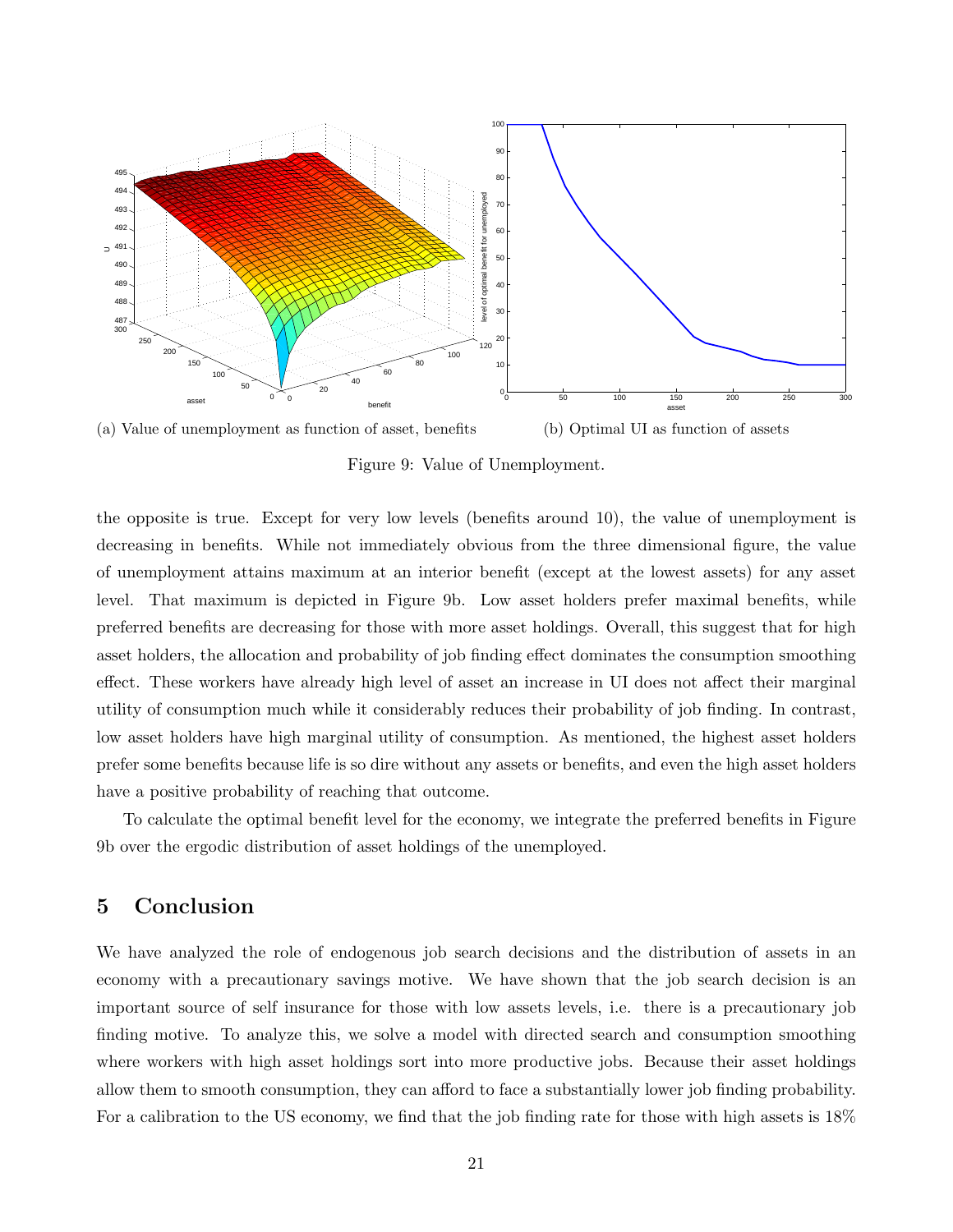lower. This is consistent with independent findings that the poor without liquid assets find jobs faster.

In this framework, we analyze the effect of an income tax financde UI policy on value of unemployment. Not only is there the usual conflict of interest between the unemployed who receive the benefits and those with a job who pay for it, now there is a conflict between the unemployed with assets and those without. Both receive benefits, but the rich can rely on their savings for insurance, while poor workers prefers higher benefits.

It is clear that the optimal benefit scheme should be contingent on assets. With assets private information, this is however a complicated dynamic mechanism design problem in infinite horizon, with a continuum of agents and with time varying strategies. Unfortunately, we have not been able to solve that problem.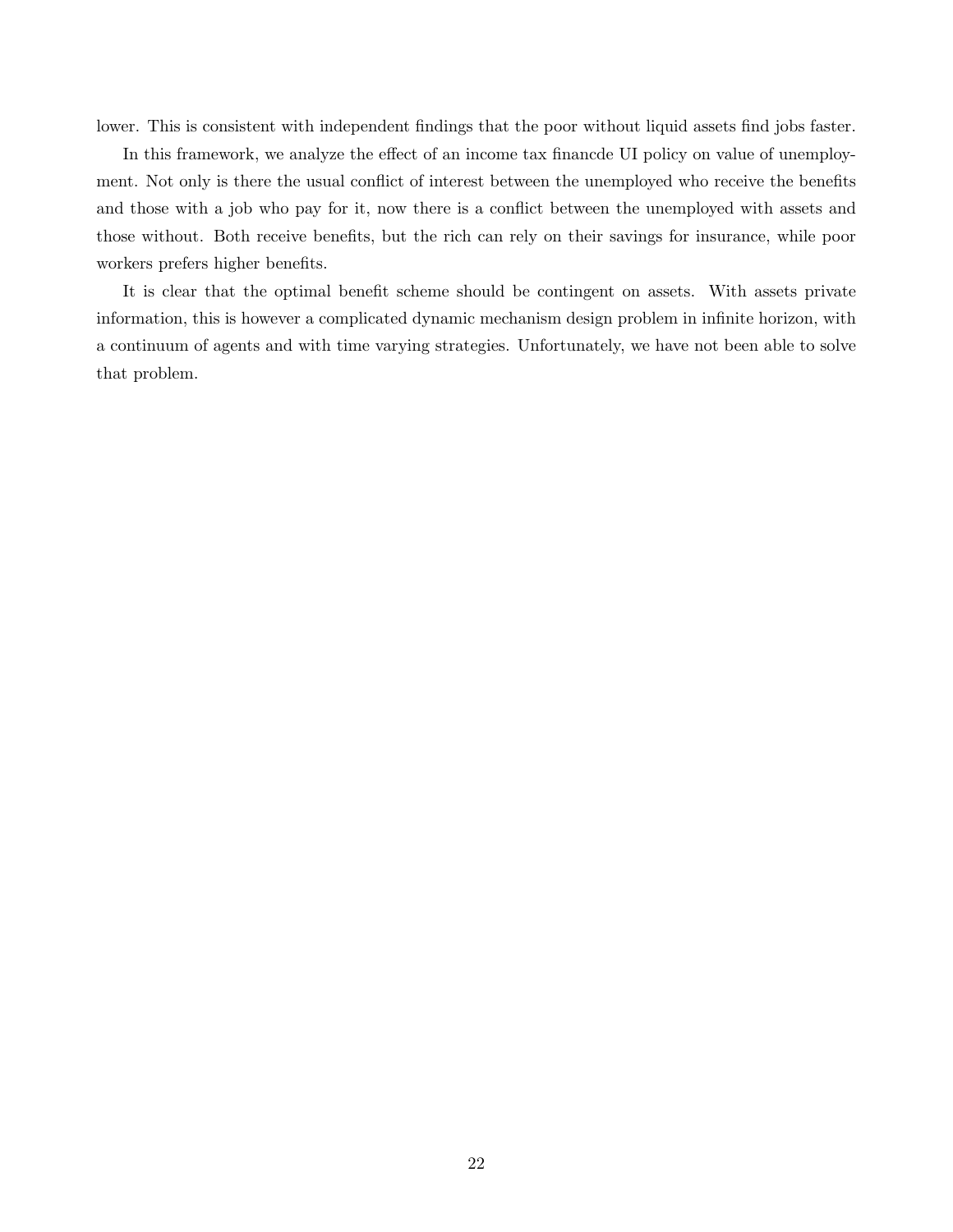# Appendix

# Derivatives of  $U$  and  $a'$

$$
U_y = \beta m u'(c'_e) f_y + U_{a'} a'_y + U_{\theta} \theta_y = \beta m u'(c'_e) f_y
$$
  
\n
$$
U_a = u'(a - a') + U_{a'} a'_a + U_{\theta} \theta_a = u'(a - a')
$$
  
\n
$$
U_V = \beta m u'(c'_e) \frac{-1}{\beta q} + U_{a'} a'_V + U_{\theta} \theta_V = q'(c'_e) \frac{-1}{q}
$$
  
\n
$$
U_{ay} = -u''(a - a') a'_y (= \partial/\partial a U_y)
$$
  
\n
$$
U_{aV} = -u''(a - a') a'_V
$$

where  $U_{a'} = 0$  and  $U_{\theta} = 0$  from the envelope theorem.

Denote the maximand of U by  $\phi(a', \theta) = u(a - a') + \beta [mu (c'_{e}) + (1 - m) u(Ra')]$ , i.e., the objective function that is maximized with respect to  $a', \theta$ . We calculate the derivative of  $a'$  using the implicit function theorem. For the problem to have a maximum, we require that the Hessian of the maximand is positive  $|\mathbf{H}| > 0$  (recall that  $\phi_{\theta\theta}$  is assumed negative), where:

$$
|\mathbf{H}| = \begin{vmatrix} \phi_{a'a'} & \phi_{a'\theta} \\ \phi_{\theta a'} & \phi_{\theta \theta} \end{vmatrix}
$$

Applying the implicit function theorem,

$$
a'_{y} = \frac{\partial a'}{\partial y} = -\frac{\begin{vmatrix} \phi_{a'y} & \phi_{a'\theta} \\ \phi_{\theta y} & \phi_{\theta \theta} \end{vmatrix}}{|\mathbf{H}|} = \frac{\phi_{a'y}\phi_{\theta\theta} - \phi_{\theta y}\phi_{a'\theta}}{|\mathbf{H}|} \text{ and } a'_{V} = \frac{\partial a'}{\partial V} = -\frac{\begin{vmatrix} \phi_{a'V} & \phi_{a'\theta} \\ \phi_{\theta V} & \phi_{\theta \theta} \end{vmatrix}}{|\mathbf{H}|} = \frac{\phi_{a'V}\phi_{\theta\theta} - \phi_{\theta V}\phi_{a'\theta}}{|\mathbf{H}|}
$$

## Proof of Proposition 1

**Proof.**  $U_{ay} > \frac{U_y}{U_V}$  $\frac{U_y}{U_V}U_{aV}$  provided (where the partial derivatives of U are derived in the Appendix):

$$
-u''(a-a')a'_y > \frac{\beta m u'(c'_e) f_y}{\beta m u'(c'_e) \frac{-1}{q}} (-u''(a-a')a'_V)
$$
  

$$
a'_y > -m f_y a'_V
$$

We obtain the expressions for  $a'_y$  and  $a'_y$  from the first order conditions (above). Then the condition for positive sorting of  $a$  on  $y$  becomes:

$$
(\phi_{a'y} + m f_y \phi_{a'V}) \phi_{\theta\theta} \quad < \quad (\phi_{\theta y} + m f_y \phi_{\theta V}) \phi_{a'\theta}
$$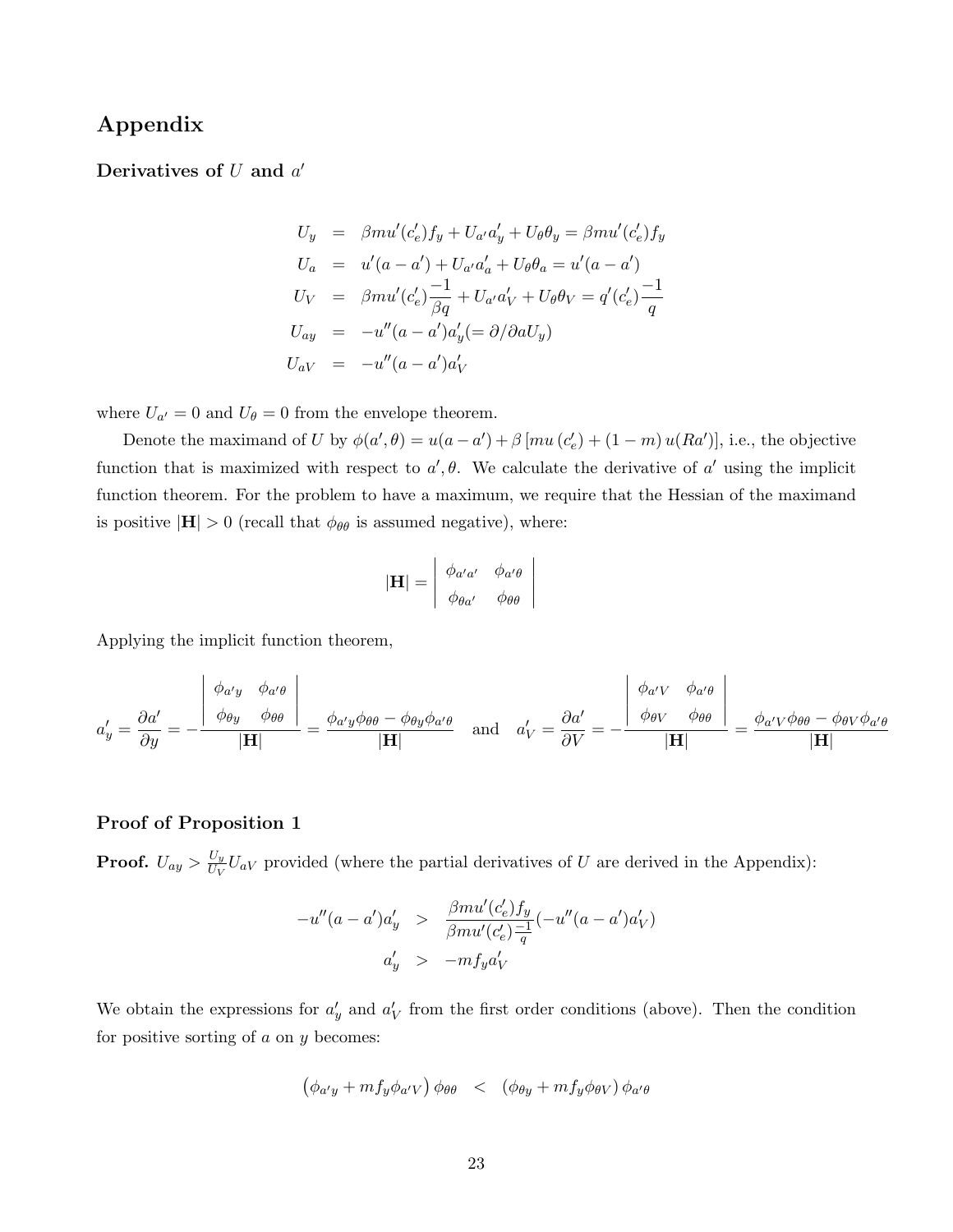Observe that from the first order conditions to the maximization problem, we obtain the cross partials on  $\phi$ . First, note that  $\phi_{a'y} = -f_y q \phi_{a'v} = f_y \beta Rmu''(c'_e)$  so that the LHS is zero. Then we derive the following:

$$
\phi_{\theta y} = \beta m' u'(c'_e) f_y + \beta u''(c'_e) f_y \frac{\theta q' V}{q}
$$
\n
$$
\phi_{\theta V} = \beta m' u'(c'_e) \frac{-1}{q} + \beta u'(c'_e) \frac{\theta q'}{q} + \beta u''(c'_e) \frac{-1}{q} \frac{\theta q' V}{q}
$$
\n
$$
= \frac{-1}{f_y q} \phi_{\theta y} + \beta u'(c'_e) \frac{\theta q'}{q}
$$

Therefore, the inequality can be written as:

$$
0 \quad < \quad \beta u'(c'_e) \theta q' f_y \phi_{a' \theta}
$$

The condition for positive sorting of a on y is  $\phi_{a'\theta} < 0$  is thus,

$$
\beta R\left(m'[u'(c'_e) - u'(Ra')] + u''(c'_e)\frac{\theta q'V}{q}\right) < 0.
$$

From the first order condition  $\phi_\theta=0$  we obtain:

$$
\frac{\theta m'V}{q} = -m'\frac{u(c'_e) - u(Ra')}{u'(c'_e)}.
$$

Substituting in the condition  $\phi_{a'\theta} > 0$ :

$$
m'[u'(c'_e) - u'(Ra')] - u''(c'_e) m' \frac{u(c'_e) - u(Ra')}{u'(c'_e)} > 0,
$$

or, noting that  $m' < 0$ ,

$$
u'(c'_e)[u'(c'_e) - u'(Ra')] < u''(c'_e) [u(c'_e) - u(Ra')] .
$$

or alternatively

$$
\frac{u'(c'_e) - u'(Ra')}{u(c'_e) - u(Ra')} < \frac{u''(c'_e)}{u'(c'_e)}.
$$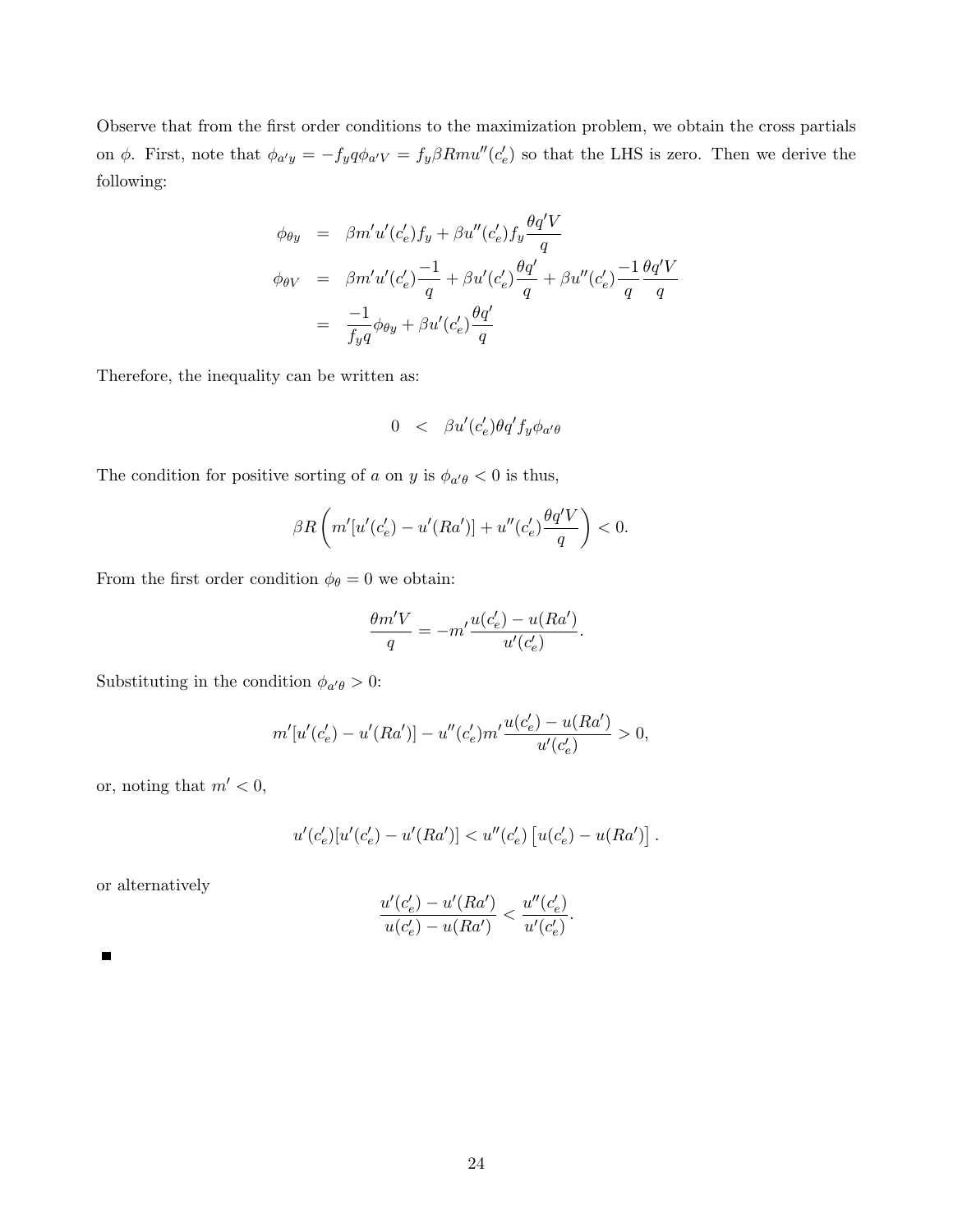### Proof of Proposition 2

Proof. We calculate the derivatives:

$$
u'(c) = \alpha \left(\frac{\alpha c}{1-\gamma} + \beta\right)^{\gamma-1}
$$

$$
u''(c) = -\alpha^2 \left(\frac{\alpha c}{1-\gamma} + \beta\right)^{\gamma-2}
$$

and condition (U) becomes (where  $c = Ra'$ ):

$$
\alpha \left( \frac{\alpha c_e}{1 - \gamma} + \beta \right)^{\gamma - 1} \left[ \alpha \left( \frac{\alpha c_e}{1 - \gamma} + \beta \right)^{\gamma - 1} - \alpha \left( \frac{\alpha c}{1 - \gamma} + \beta \right)^{\gamma - 1} \right] - \alpha^2 \left( \frac{\alpha c_e}{1 - \gamma} + \beta \right)^{\gamma - 2} \left[ \frac{1 - \gamma}{\gamma} \left( \frac{\alpha c_e}{1 - \gamma} + \beta \right)^{\gamma} - \frac{1 - \gamma}{\gamma} \left( \frac{\alpha c}{1 - \gamma} + \beta \right)^{\gamma} \right]
$$

and after dividing by  $\alpha^2$  and by  $\left(\frac{\alpha c_e}{1-\gamma}+\beta\right)^{2\gamma-2}$ , which under our assumptions are both positive, this implies:

$$
1 - \left(\frac{\frac{\alpha c}{1-\gamma} + \beta}{\frac{\alpha c_e}{1-\gamma} + \beta}\right)^{\gamma - 1} < -\frac{1 - \gamma}{\gamma} \left[1 - \left(\frac{\frac{\alpha c}{1-\gamma} + \beta}{\frac{\alpha c_e}{1-\gamma} + \beta}\right)^{\gamma}\right],
$$

or

$$
1 - x^{\gamma - 1} < -\frac{1 - \gamma}{\gamma} [1 - x^{\gamma}] \quad \text{where} \quad x = \frac{\frac{\alpha c}{1 - \gamma} + \beta}{\frac{\alpha c_e}{1 - \gamma} + \beta} \in (0, 1).
$$

First consider  $\gamma > 0$ . After rearranging and multiplying by  $\gamma x^{1-\gamma}$ , which is positive for  $\gamma > 0$ :

$$
x^{1-\gamma} - (\gamma + (1-\gamma)x) < 0
$$
\n
$$
G(\gamma) - H(\gamma) < 0.
$$

At  $\gamma = 0$  and  $\gamma = 1$  the expression is exactly zero, i.e., G and H cross at 0 and 1. Now,  $G'(\gamma) =$  $-x^{1-\gamma} \log x$ ,  $H'(\gamma) = 1-x$ , and  $G''(\gamma) = x^{1-\gamma} (\log x)^2 > 0$ ,  $H''(\gamma) = 0$ . Observe that  $G(\gamma)$  is convex,  $G''(\gamma) = x^{1-\gamma}(\log x)^2 > 0$ , while  $H(\gamma)$  is linear. As a result, for  $\gamma \in (0,1)$  condition (U) holds with strict inequality. For  $\gamma = 1$ , (U) holds with equality and for  $\gamma > 1$  it holds with opposite inequality.

Now consider  $\gamma < 0$ . Since we multiplied by  $\gamma < 0$ , condition (U) now implies that  $G(\gamma) - H(\gamma) > 0$ . Using the same logic, we establish that condition (U) holds for  $\gamma < 0$ .

This establishes that for a risk averse worker with HARA utility function, condition (U) holds strictly if and only if  $\gamma$  < 1, i.e., there is DARA. The condition holds with opposite inequality when there is IARA and  $\gamma > 1$ .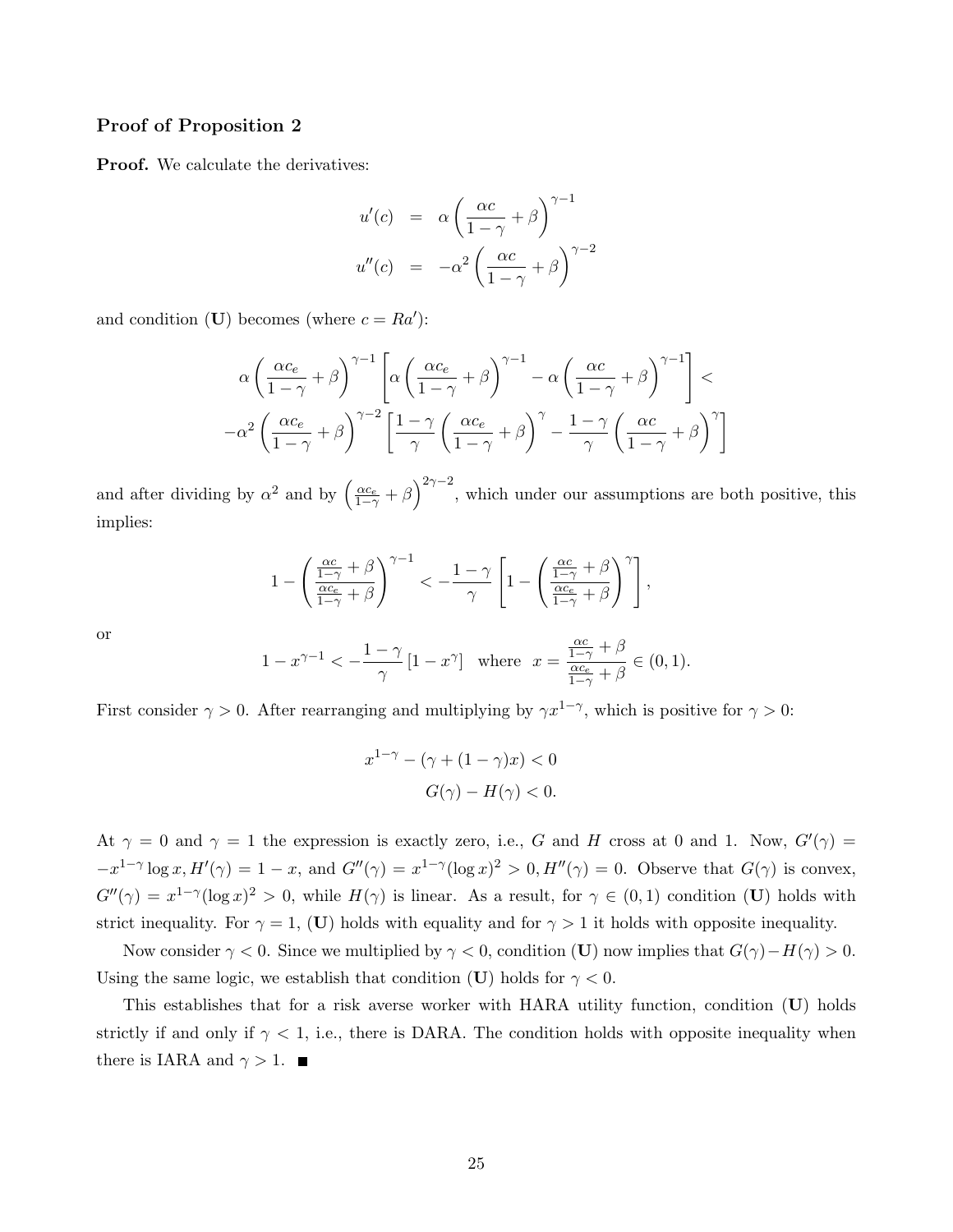### Proof of Corollary 1

Proof. All the cases can immediately be verified from Proposition 2, except for the case of CARA. There,  $u'(c) = \alpha e^{-\alpha c}$ ,  $u''(c) = -\alpha^2 e^{-\alpha c}$ , so that condition (U) becomes:

$$
\alpha e^{-\alpha c_e} \left( \alpha e^{-\alpha c_e} - \alpha e^{-\alpha c} \right) \leq -\alpha^2 e^{-\alpha c_e} \left( 1 - e^{-\alpha c_e} - 1 + e^{-\alpha c} \right)
$$

$$
e^{-\alpha c_e} - e^{-\alpha c} \leq -\left( -e^{-\alpha c_e} + e^{-\alpha c} \right)
$$

which holds with equality.  $\blacksquare$ 

## Proof of Proposition 3

**Proof.** It is immediate that this condition is not satisfied when  $u''' = 0$ . To see this, observe that then  $u'(c'_e) - u'(Ra') = w u''(c'_e)$  and the condition (U) can be written as  $u'(c'_e)w u''(c'_e)$  $u''(c'_e)$  [ $u(c'_e) - u(Ra')$ ], or  $u'(c'_e)w > u(c'_e) - u(Ra')$ . This condition only holds under convexity of  $u$ , and therefore is never satisfied for risk averse agents.

When  $u''' < 0$ , we have instead that  $u'(c'_e) - u'(Ra') > w u''(c'_e)$ , so the left hand side is even smaller, and again, condition (U) implies  $u'(c'_e)w > u(c'_e) - u(Ra')$ , which is not satisfied for risk averse agents.

Now consider  $u''' > 0$ . Then we can write the utility function and its derivative as

$$
u(c) = u(c'_e) + u'(c'_e)(c - c'_e) + \frac{u''(c'_e)}{2}(c - c'_e)^2 + \cdots
$$
  

$$
u'(c) = u'(c'_e) + u''(c'_e)(c - c'_e) + \frac{u'''(c'_e)}{2}(c - c'_e)^2 + \cdots
$$

and therefore condition  $(U)$  becomes:

$$
u'(c'_e) \left[ u''(c'_e)(c'_e - c) - \frac{u'''(c'_e)}{2}(c'_e - c)^2 + \frac{u''''(c'_e)}{6}(c'_e - c)^3 - \dots \right] u''(c'_e) \left[ u'(c'_e)(c'_e - c) - \frac{u''(c'_e)}{2}(c'_e - c)^2 + \frac{u'''(c'_e)}{6}(c'_e - c)^3 - \dots \right].
$$

Canceling terms and dividing by  $(c'_e - c)^2$ , this condition implies that at least for small  $c'_e - c = w$ implies

$$
u'''(c'_e) > \frac{u''(c'_e)^2}{u'(c'_e)}.
$$

This is equivalent to requiring that the coefficient of risk aversion  $A(c) = -\frac{u''}{u'}$  is decreasing, i.e.,  $A' = -\frac{u'''u' - (2u'')}{u'^2}$  or  $u''' > \frac{(u'')^2}{u'} = -u''A(c)$ .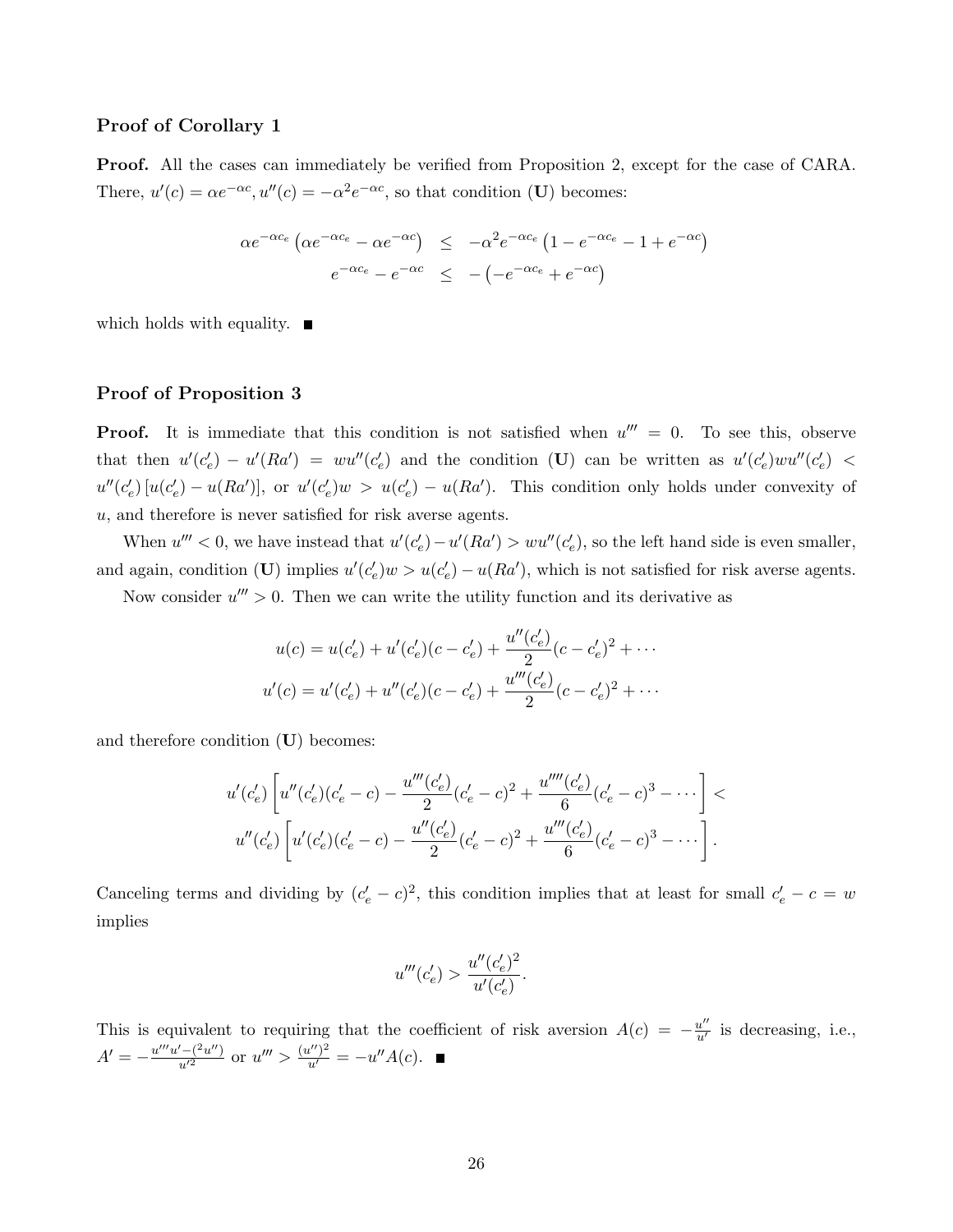## A Counter Example

**Example 1** Let  $w$  be large enough and find a u-function with  $u''''$  suitably chosen such that the condition is not satisfied. Let  $u(c)$  be defined as:

$$
u(c) = u(c'_e) + u'(c'_e)(c - c'_e) + \frac{u''(c'_e)}{2}(c - c'_e)^2 + \frac{u'''(c'_e)}{6}(c - c'_e)^3 + \frac{u''''(c'_e)}{24}(c - c'_e)^4.
$$

Evaluating u at  $c = Ra'$  and observing that  $c'_{e} - Ra' = w$  we can then write

$$
u(c'_e) - u(Ra') = u'(c'_e)w - \frac{1}{2}u''(c'_e)w^2 + \frac{1}{6}u'''(c'_e)w^3 - \frac{1}{24}u''''(c'_e)w^4
$$
  

$$
u'(c'_e) - u'(Ra') = u''(c'_e)w - \frac{1}{2}u'''(c'_e)w^2 + \frac{1}{6}u''''(c'_e)w^3.
$$

Now we can write condition  $(\mathbf{U})$  as (where u denotes  $u(c'_e)$ ):

$$
u'\left[u''w - \frac{1}{2}u''w^2 + \frac{1}{6}u''''w^3\right] < u''\left[u'w - \frac{1}{2}u''w^2 + \frac{1}{6}u''w^3 - \frac{1}{24}u''''w^4\right]
$$
  

$$
u'u''' > u''^2 - \frac{1}{3}u''u''w + \frac{1}{3}u''''w\left[u' + \frac{1}{4}u''w\right]
$$

Observe that  $u'u''' > u''^2$  is the standard condition for Decreasing Absolute Risk Aversion. But for any  $u''' > 0$ , however large, we can find a utility function with  $\frac{1}{3}u''''w$   $[u' + \frac{1}{4}$  $\frac{1}{4}u''w$  sufficiently large such that the inequality is not satisfied. For example, if  $u' + \frac{1}{4}$  $\frac{1}{4}u''w > 0$  we can choose  $u''''$  positive and large. Conversely, if  $u' + \frac{1}{4}$  $\frac{1}{4}u''w < 0$  we can choose  $u''''$  sufficiently negative such that the inequality does not hold.

## Proof of Proposition 4

**Proof.** The solution to the (interior) maximization problem is  $a'(a, y, V)$ ,  $\theta(a, y, V)$  and satisfies:

$$
-u'(c_u) + \beta[qE_{a'}(a', w') + (1 - m)U_{a'}(a')] = 0
$$
  

$$
m'[E(a', w') - U(a')] + qE_{w'}(a', w')\frac{\partial w'}{\partial \theta} = 0
$$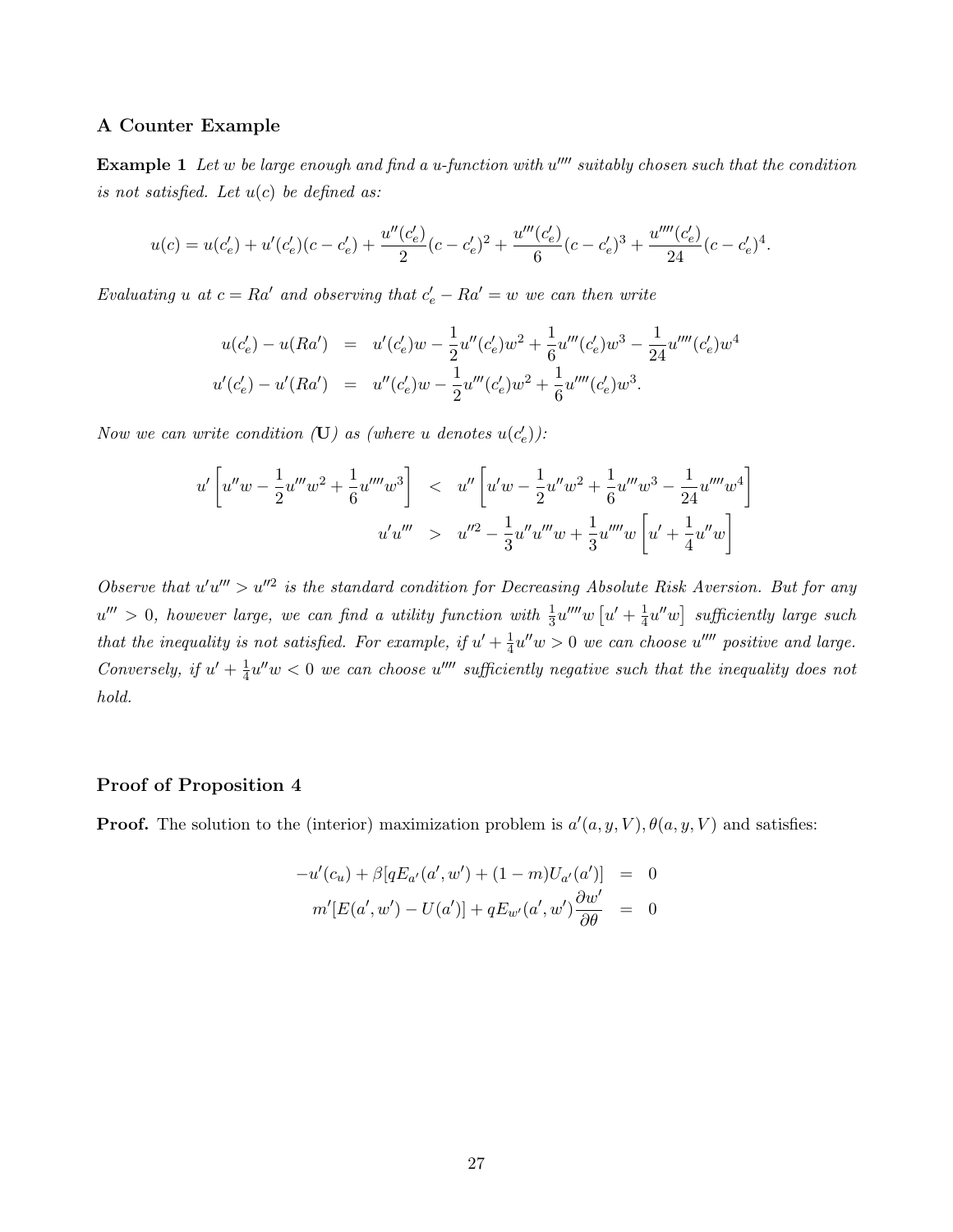Now we have monotone matching of a in y provided:  $U_{ay} > \frac{U_y}{U_{yy}}$  $\frac{U_{y}}{U_{V}}U_{aV}.$ 

$$
U_y = m\beta E_{w'}(a', w') \cdot \frac{\partial w'}{\partial y} + U_{a'}a'_y + U_{\theta}\theta_y = m\beta E_{w'}(a', w')f_y
$$
  
\n
$$
U_a = u'(c) + U_{a'}a'_a + U_{\theta}\theta_a = u'(c_u)
$$
  
\n
$$
U_V = m\beta E_{w'}(a', w') \cdot \frac{\partial w'}{\partial V} + U_{a'}a'_V + U_{\theta}\theta_V = -m\beta E_w(a', w') \frac{[1 - \beta(1 - \lambda)][1 - \beta(1 - q)]}{q}
$$
  
\n
$$
U_{ya} = -u''(a - a')a'_y
$$
  
\n
$$
U_{aV} = -u''(a - a')a'_V
$$

where  $U_{a'} = 0$  and  $U_{\theta} = 0$  from the envelope theorem. Then:

$$
U_{ay} > \frac{U_y}{U_V} U_{aV}
$$
  
-u''(a - a')a'<sub>y</sub> > 
$$
\frac{m\beta E_w(a', w')f_y}{-m\beta E_w(a', w')\frac{[1-\beta(1-\lambda)][1-\beta(1-q)]}{q}}(-u''(a - a')a'_{V})
$$
  
a'<sub>y</sub> > 
$$
-\frac{q}{[1-\beta(1-\lambda)][1-\beta(1-q)]}f_ya'_{V}
$$

Writing the Hessian  $|\mathbf{H}| > 0$  as:

$$
|\mathbf{H}| = \begin{vmatrix} \phi_{a'a'} & \phi_{a'\theta} \\ \phi_{\theta a'} & \phi_{\theta \theta} \end{vmatrix}
$$

then

$$
a'_{y} = \frac{\partial a'}{\partial y} = -\frac{\begin{vmatrix} \phi_{a'y} & \phi_{a'\theta} \\ \phi_{\theta y} & \phi_{\theta \theta} \end{vmatrix}}{\left|\mathbf{H}\right|} \text{ and } a'_{V} = \frac{\partial a'}{\partial V} = -\frac{\begin{vmatrix} \phi_{a'V} & \phi_{a'\theta} \\ \phi_{\theta V} & \phi_{\theta \theta} \end{vmatrix}}{\left|\mathbf{H}\right|}
$$

$$
a'_y \quad > \quad -\frac{q}{[1-\beta(1-\lambda)][1-\beta(1-q)]} f_y a'_V
$$
\n
$$
\phi_{a'y}\phi_{\theta\theta} - \phi_{\theta y}\phi_{a'\theta} \quad < \quad -\frac{q}{[1-\beta(1-\lambda)][1-\beta(1-q)]} f_y \left(\phi_{a'}\psi\phi_{\theta\theta} - \phi_{\theta V}\phi_{a'\theta}\right)
$$
\n
$$
\left(\phi_{a'y} + \frac{q}{[1-\beta(1-\lambda)][1-\beta(1-q)]} f_y \phi_{a'V}\right)\phi_{\theta\theta} \quad < \quad \left(\phi_{\theta y} + \frac{q}{[1-\beta(1-\lambda)][1-\beta(1-q)]} f_y \phi_{\theta V}\right)\phi_{a'\theta} \quad (11)
$$

Observe that from the first order conditions to the (interior) maximization problem, we obtain the cross partials on  $\phi$ . First, note that:

$$
\phi_{a'y} = -\frac{q}{[1 - \beta(1 - \lambda)][1 - \beta(1 - q)]} f_y \phi_{a'V}
$$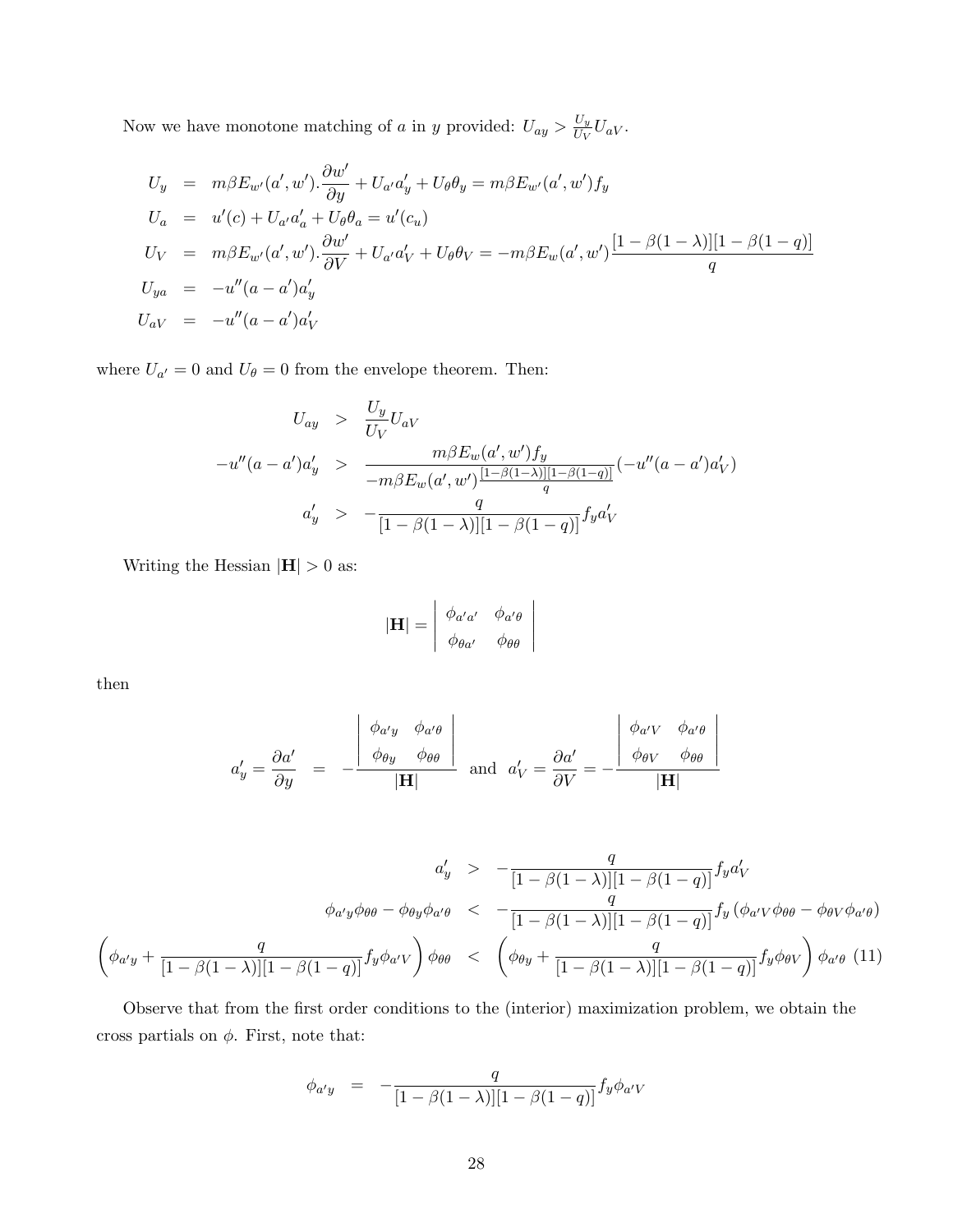so that the LHS is zero. Then deriving the expression for  $\phi_{\theta y}$  and  $\phi_{\theta y}$ : Note that:  $m'[E(a', w') - E(a', w')]$  $U(a')] + qE_{w'}\frac{\delta w'}{\delta \theta} = 0$  and this implies:

$$
\phi_{\theta y} = q' E_{w'}(a', w') \frac{\partial w'}{\partial y} + q E_{w'w'}(a', w') \frac{\partial w'}{\partial y} \frac{(1 - \beta)(1 - \beta(1 - \lambda))}{q^2} V
$$
\n
$$
\phi_{\theta V} = q' E_{w'}(a', w') \frac{\partial w'}{\partial V} + q E_{w'w'}(a', w') \frac{\partial w'}{\partial V} \frac{(1 - \beta)(1 - \beta(1 - \lambda))}{q^2} V + q E_{w'}(a', w') \frac{(1 - \beta)(1 - \beta(1 - \lambda))}{q^2}
$$

the RHS reduces to:

$$
\frac{m}{q(1-\beta(1-1-q))}f_yE_{w'}(a',w')\phi_{a'\theta}
$$

Therefore, the inequality (11) is satisfied provided  $\phi_{a'\theta} > 0$ .

$$
\phi_{a'\lambda} = \beta m'[E_{a'}(a', w) - U_{a'}(a')] + \beta m E_{a',w}(a', w') \frac{\partial w'}{\partial \theta}
$$
  
=  $\beta m'[E_{a'}(a', w') - U_{a'}(a')] + \beta m E_{a',w'}(a', w) \frac{-1}{m E_{w'}(a', w')} m'[E(a', w') - U(a')]$ 

since from FOC for  $\theta$ 

$$
\frac{\partial w'}{\partial \theta} = \frac{-\beta m'}{q E_{w'}(a', w')} [E(a', w') - U(a')]
$$

Therefore  $\phi_{a'} \geq 0$  provided

$$
\frac{E_{a'}(a', w') - U_{a'}(a')}{E(a', w') - U(a')} < \frac{E_{a', w'}(a', w')}{E_{w'}(a', w')}
$$

 $\blacksquare$ 

# The Algorithm to Calculate the Equilibrium Allocation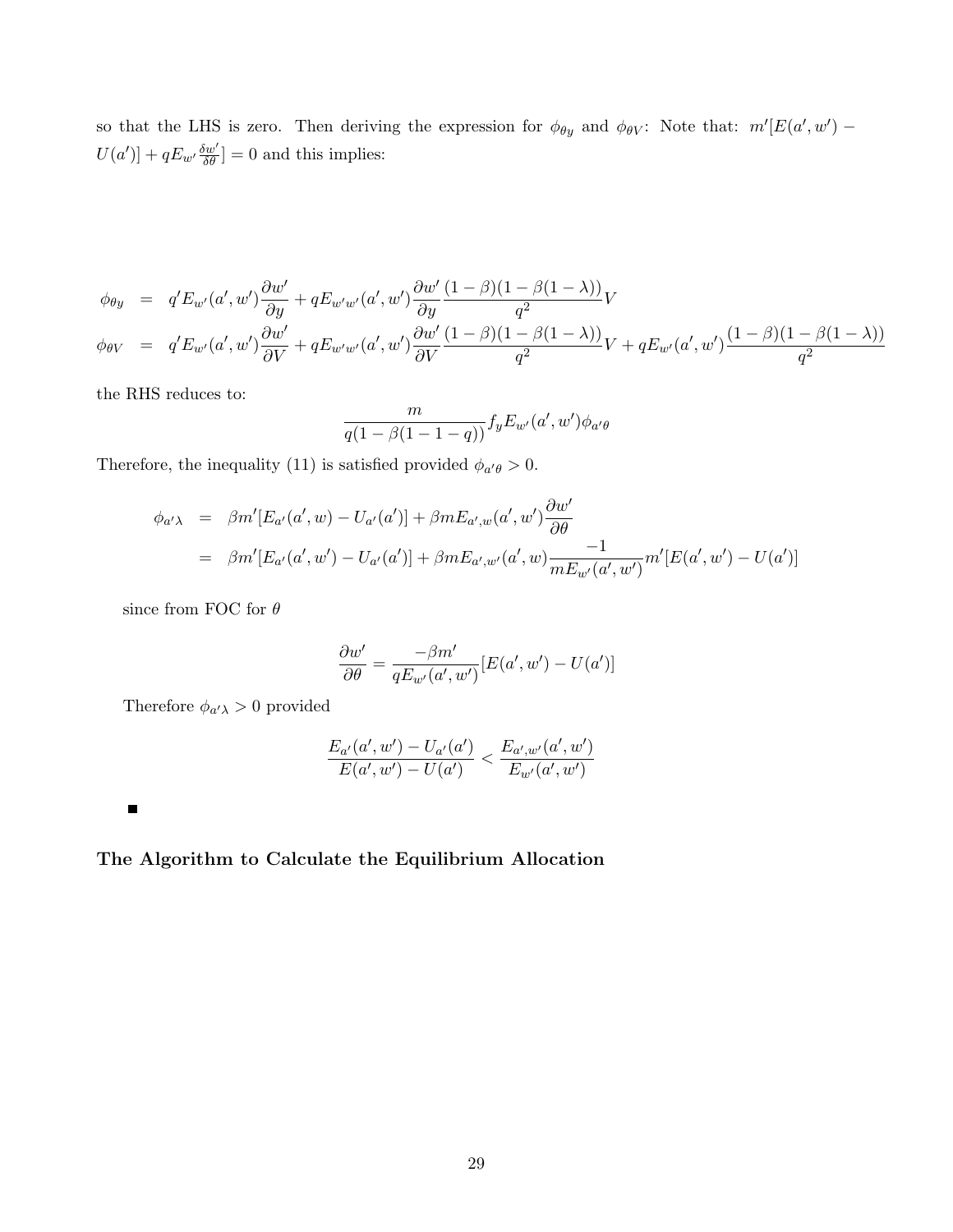# References

- ACEMOGLU, D., AND R. SHIMER (1999): "Efficient Unemployment Insurance," Journal of Political  $Economy, 107(5), 893-928.$
- Aiyagari, S. R. (1994): "Uninsured Idiosyncratic Risk and Aggregate Saving," The Quarterly Journal of Economics, Vol. 109, No. 3., 659–684.
- ANDOLFATTO, D. (1996): "Business Cycles and Labor-Market Search," The American Economic Review, 86, 112–132.
- Bewley, T. F. (undated): "Interest Bearing Money and the Equilibrium Stock of Capital," Mimeo.
- BROWNING, M., AND T. F. CROSSLEY (2001): "Unemployment insurance benefit levels and consumption changes," Journal of public Economics, 80(1), 1–23.
- CARD, D., R. CHETTY, AND A. WEBER (2007): "Cash-on-Hand and Competing Models of Intertemporal Behavior: New Evidence from the Labor Market," The Quarterly Journal of Economics, 122(4), 1511–1560.
- CHETTY, R. (2008): "Moral Hazard versus Liquidity and Optimal Unemployment Insurance," Journal of Political Economy, 116(2), 173–234.
- Chodorow-Reich, G., and L. Karabarbounis (2013): "The cyclicality of the opportunity cost of employment," Discussion paper, National Bureau of Economic Research.
- DANFORTH, J. (1979): "On the role of consumption and decreasing absolute risk aversion in the theory of job search," in Studies in the Economics of Search, ed. by L. S., and J. McCall, pp. 109–131. North-Holland, NewYork.
- den Haan, W. J., G. Ramey, and J. Watson (2000): "Job Destruction and Propagation of Shocks," American Economic Review, 90, 482–498.
- EECKHOUT, J., AND P. KIRCHER (2010): "Sorting and Decentralized Price Competition," Econometrica, 78, 539–574.
- Golosov, M., P. Maziero, and G. Menzio (2012): "Taxation and Redistribution of Residual Income Inequality," University of Pennsylvania mimeo.
- HERKENHOFF, K., G. PHILLIPS, AND E. COHEN-COLE (2015): "How credit cosntraints impact job finding rates, sorting, & aggregate output," .
- HERKENHOFF, K. F. (2013): "The impact of consumer credit access on unemployment," University of Califomia Los Angetes mirneo.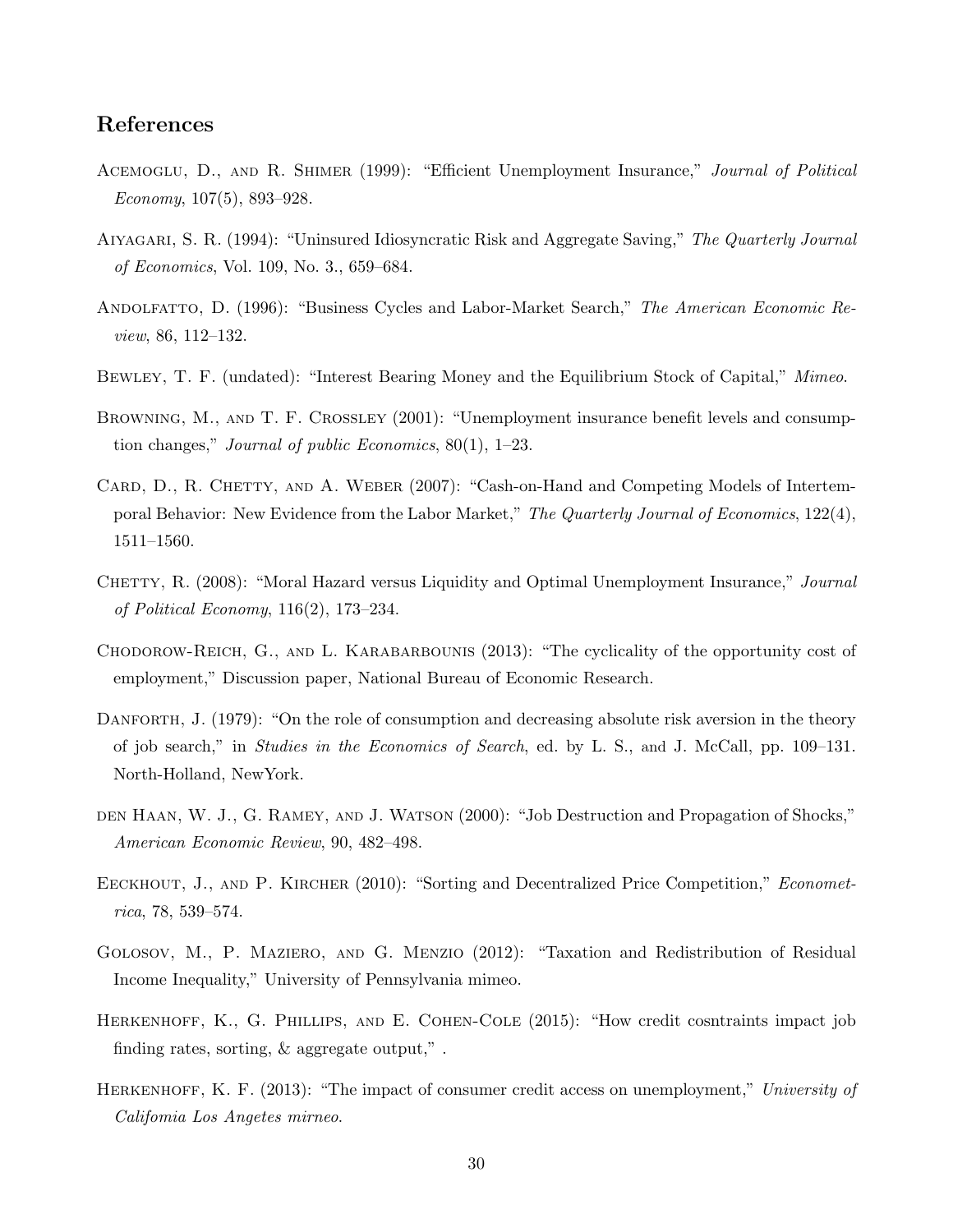- Hopenhayn, H. A., and J. P. Nicolini (1997): "Optimal Unemployment Insurance," Journal of Political Economy, 105(2), 412–438.
- HUGGETT, M. (1993): "The risk-free rate in heterogeneous-agent incomplete-insurance economies," Journal of Economic Dynamics and Control, 17, 953–969.
- JEREZ, B. (2012): "Competitive Equilibrium with Search Frictions: a General Equilibrium Approach," working paper.
- KANEKO, M. (1982): "The Central Assignment Game and the Assignment Markets," Journal of Mathematical Economics, 10, 205–232.
- Krusell, P., T. Mukoyama, and A. Sahin (2010): "Labour-Market Matching with Precautionary Savings and Aggregate Fluctuations," Review of Economic Studies, 77, 14771507.
- Legros, P., and A. Newman (2007): "Beauty is a Beast, Frog is a Prince: Assortative Matching with Nontransferabilities," *Econometrica*, 75, 1073–1102.
- LENTZ, R. (2009): "Optimal unemployment insurance in an estimated job search model with savings," Review of Economic Dynamics, 12(1), 37–57.
- McAfee, R. P. (1993): "Mechanism Design by Competing Sellers," Econometrica, 61(6), 1281–1312.
- MENZIO, G., AND S. SHI (2011): "Efficient Search on the Job and the Business Cycle," Journal of Political Economy, 119, 468–510.
- MERZ, M. (1995): "Search in the labor market and the real business cycle," Journal of Monetary Economics, 36, 269300.
- MICHELACCI, C., AND H. M. RUFFO (2014): "Optimal life cycle unemployment insurance," American Economic Review, forthcoming.
- PETERS, M. (1997): "A Competitive Distribution of Auctions," Review of Economic Studies, 64(1), 97–123.
- (2000): "Limits of Exact Equilibria for Capacity Constrained Sellers with Costly Search," Journal of Economic Theory, 95(2), 139–168.
- RENDON, S. (2006): "Job search and asset accumulation under borrowing constraints," *International* Economic Review, 47(1), 233–263.
- Shimer, R. (2005): "The Assignment of Workers to Jobs in an Economy with Coordination Frictions," Journal of Political Economy, 113, 996–1025.